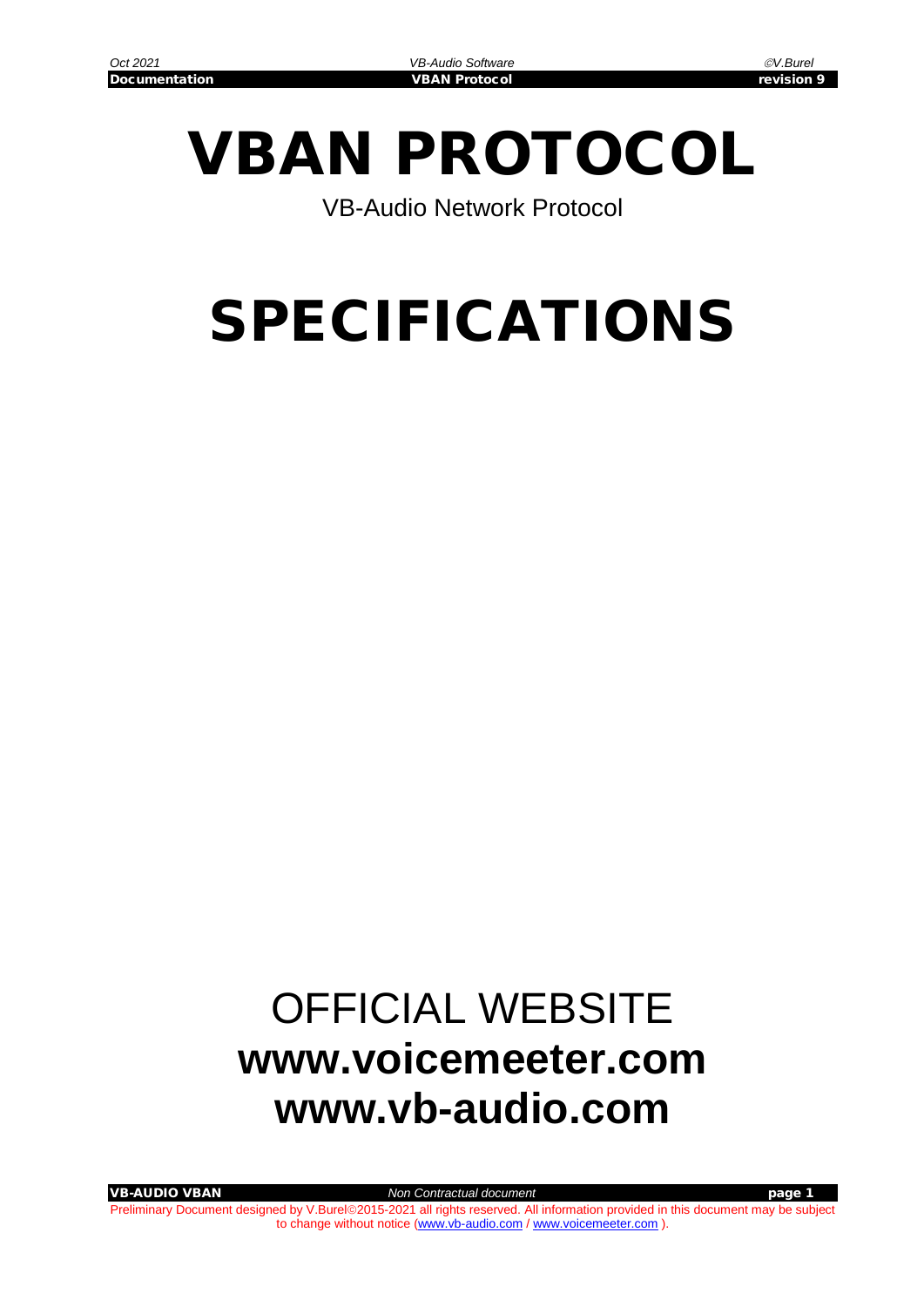## **Table of Content**

**VB-AUDIO VBAN** Non Contractual document page 2 Preliminary Document designed by V.Burel@2015-2021 all rights reserved. All information provided in this document may be subject to change without notice (www.vb-audio.com / www.voicemeeter.com).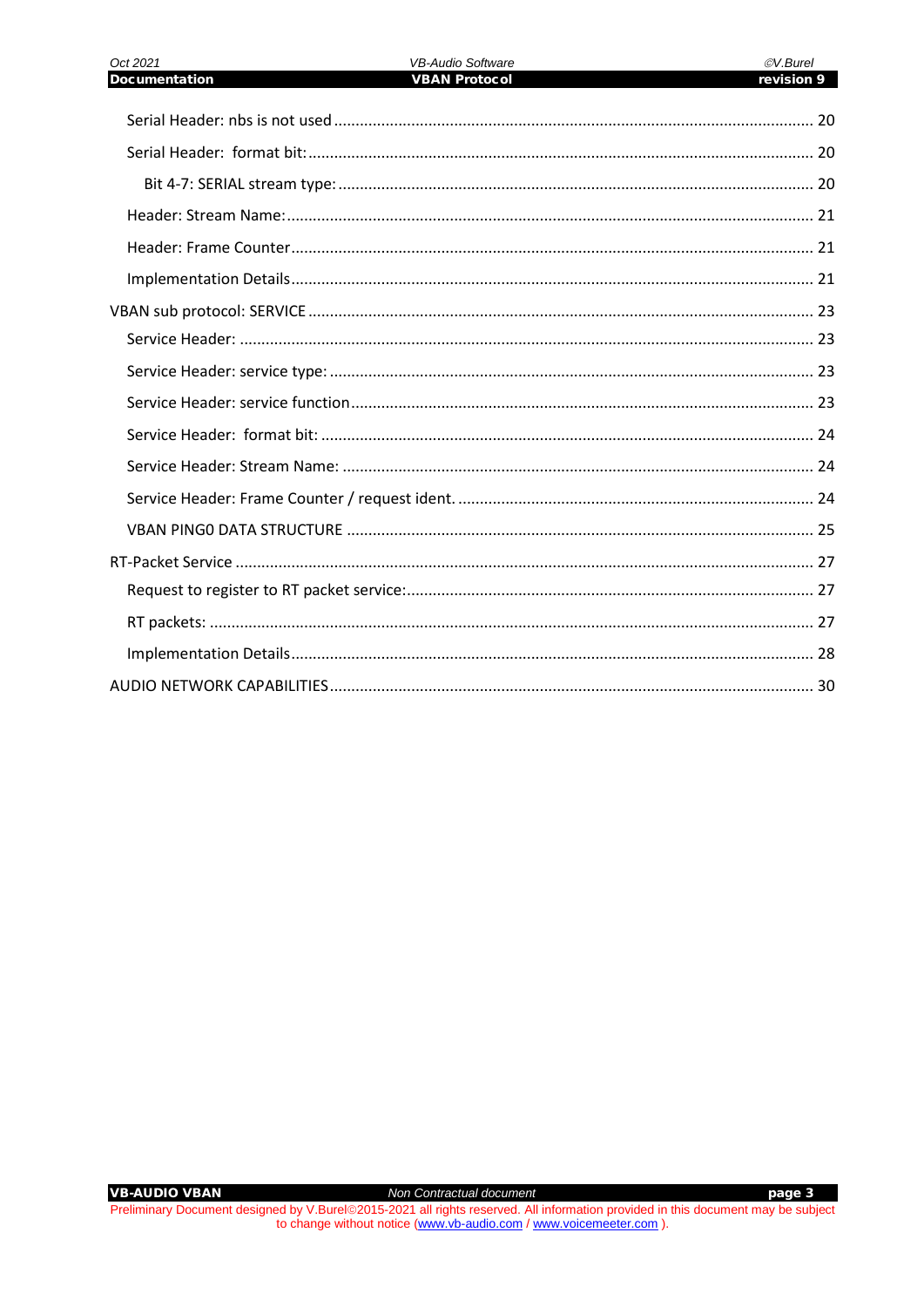## <span id="page-3-0"></span>**INTRODUCTION:**

VBAN Protocol has been designed for real-time transport of digital audio stream in IP-based network environments. This has been introduced by VB-Audio Software (Vincent Burel) in June 2015 as a new feature of the Application called Voicemeeter: The Virtual Audio Mixer for Windows [\(www.voicemeeter.com\)](http://www.voicemeeter.com/). It provides easy ways to send / receive audio to / from any computers on a local network.

DATA sub protocols have been implemented in 2017 to provide different solutions to transport serial data or text data.

#### <span id="page-3-1"></span>**Why VBAN Protocol?**

VBAN protocol has been design as simple and as minimal as possible, to provide to users and developers, the simplest way to use / implement real time audio or data streaming on any local network. VBAN Protocol is public and free, it can be implemented by any developers or companies to make receiver or transmitter applications.

#### <span id="page-3-2"></span>**VBAN Capabilities:**

VBAN Protocol is using UDP packets to send and receive audio stream(s) over IP-based network. The UDP packet is made by a 28 Bytes Header and various amounts of data behind.

VBAN first implementation (in Voicemeeter) supports native 16bits/24bits PCM audio format in any standard sample rate, for 1 to 8 channels stream.

### <span id="page-3-3"></span>**VBAN Protocol Basis:**

VBAN protocol is a true broadcast protocol and does not need any other management than the audio packets processing. The audio stream is defined by an IP Address (to or from) and a Name (16 ASCII CHAR max).

VBAN protocol does not need any special infra–structure and works with any switch or router. QOS is given by the capabilities of the network to route and deliver packet as fast as possible.

VBAN protocol includes no clock and no synchronization process. Like in the radio world, every sender is master and every receiver is slave. The slave is in charge to follow the incoming audio data rate….

#### <span id="page-3-4"></span>**VBAN as industrial solution:**

VBAN protocol needs a simple UDP / IP stack and can be implemented on very small devices or DSP units easily.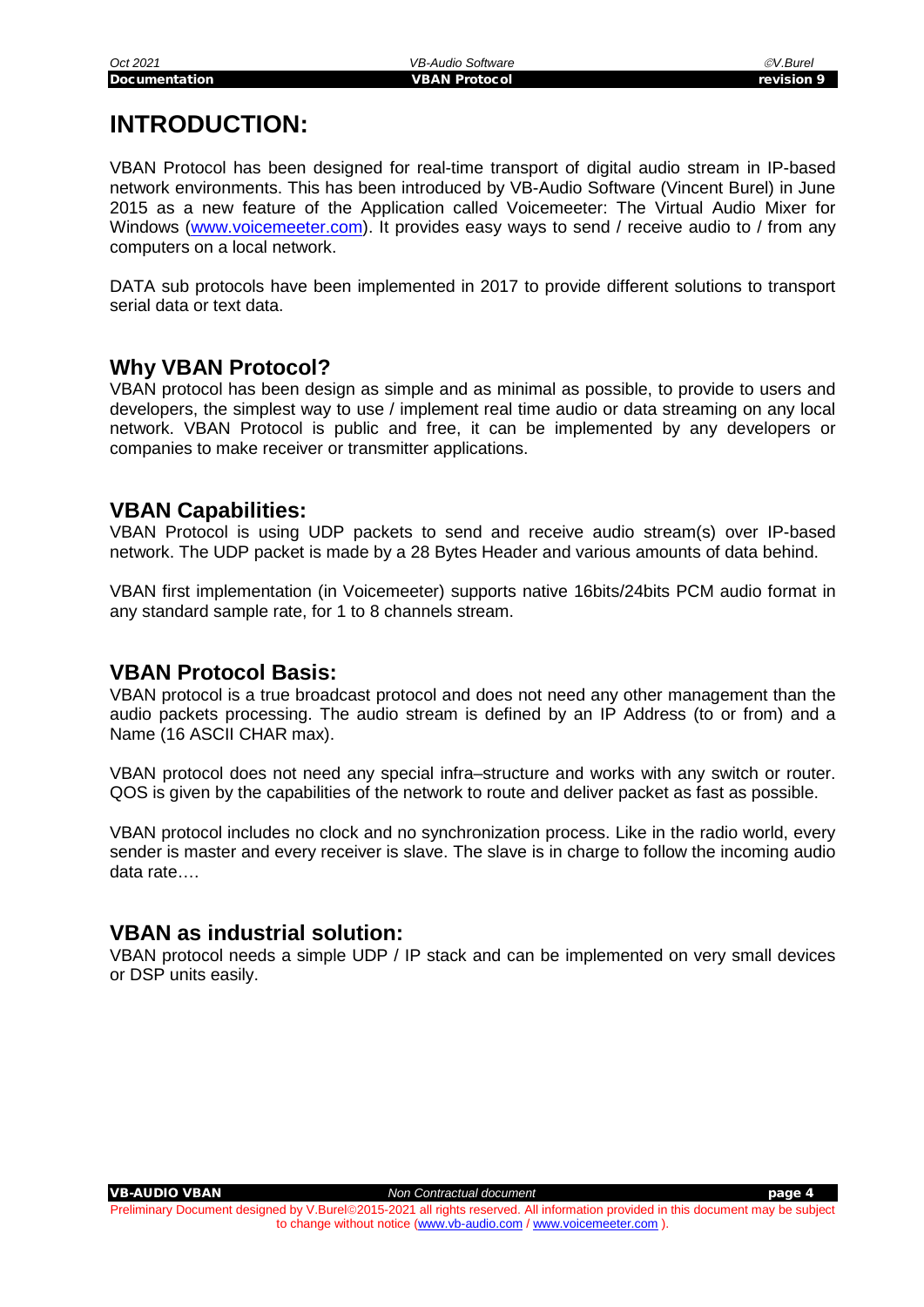| Oct 2021             | VB-Audio Software    | ©V.Burel   |
|----------------------|----------------------|------------|
| <b>Documentation</b> | <b>VBAN Protocol</b> | revision 9 |
|                      |                      |            |
|                      |                      |            |

#### <span id="page-4-0"></span>**Licensing:**

VBAN Protocol base, described in this document, is free to use AS IS. Under this free license, the VBAN protocol base includes:

- The AUDIO protocol with PCM Audio formats.
- The SERIAL protocol (including M.I.D.I.).
- The TEXT protocol.
- The PING protocol for identification service.
- The RT-Packet protocol.

All other protocols or other audio formats (e.g. AOIP / VOIP codec), are not part of this license. All the other rights not expressly stipulated by this License are reserved by Vincent BUREL, for instance the right to modify or enhance the protocol with private or public codec.

Vincent Burel guarantees the compatibility of the current specifications in the time. Voicemeeter can be considered as Test / Validation tool for the current AUDIO PCM protocol implementation.

For implementation / integration questions, you can visit our forum or contact us by e-mail [\(www.vb-audio.com\)](http://www.vb-audio.com/).

## <span id="page-4-1"></span>**VBAN Packet Structure:**

VBAN Packet is a UDP packet composed by a 28 bytes header and a various amount of data after.

|                                                   |                                | <b>TOOD BELES IN A</b>              |  |  |  |  |  |
|---------------------------------------------------|--------------------------------|-------------------------------------|--|--|--|--|--|
| <b>UDP Packet</b><br>1464 BYTES max               |                                |                                     |  |  |  |  |  |
| <b>IP Header</b><br><b>UDP Header</b>             | <b>VBAN Packet</b>             |                                     |  |  |  |  |  |
| $-$ IP to<br>- IP From<br>- Port<br>- Packet size | <b>VBAN Header</b><br>28 bytes | <b>VBAN Data</b><br>1 to 1436 bytes |  |  |  |  |  |



VB-AUDIO VBAN *Non Contractual document* page 5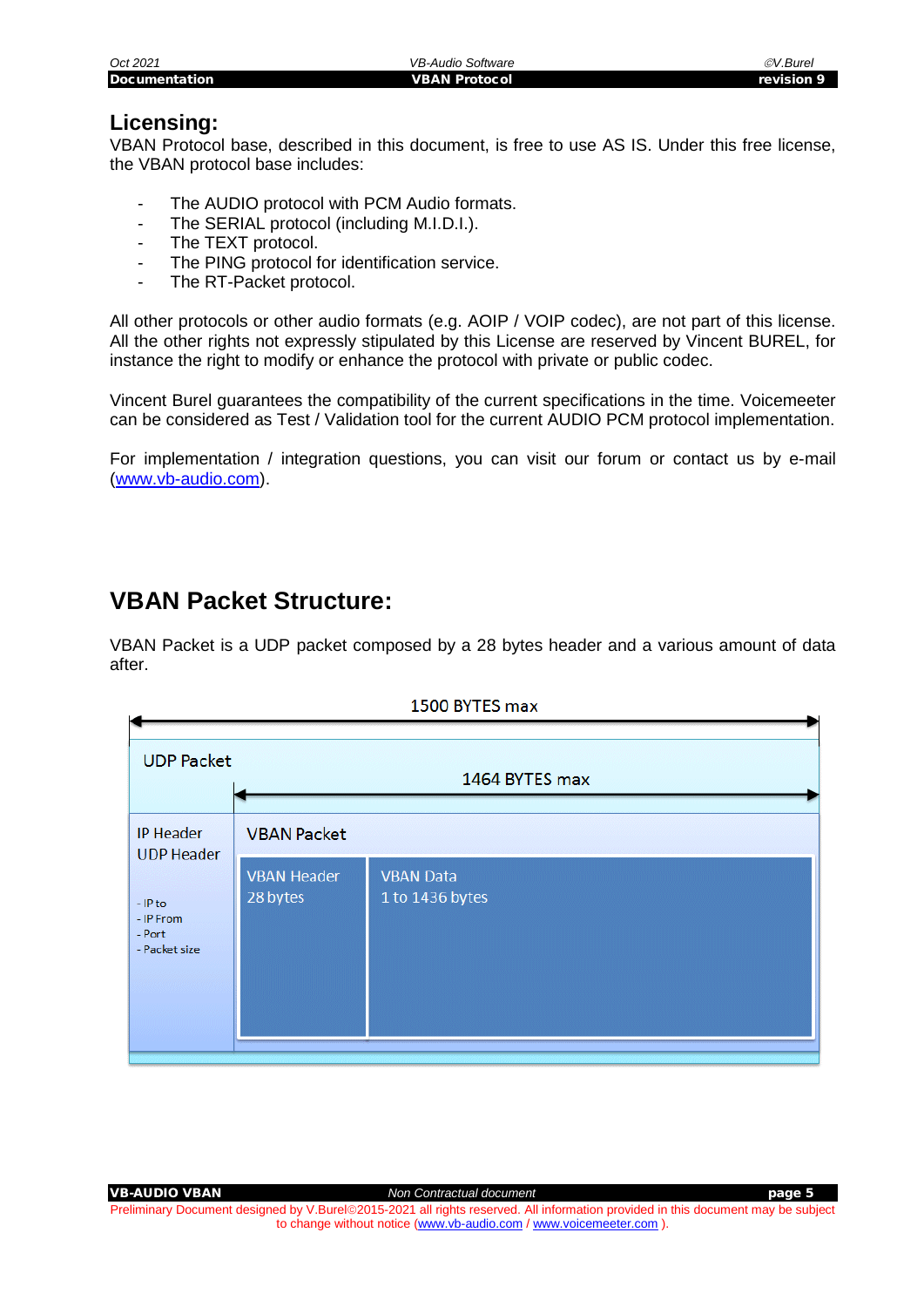| Oct 2021             | VB-Audio Software    | ©V.Burel   |
|----------------------|----------------------|------------|
| <b>Documentation</b> | <b>VBAN Protocol</b> | revision 9 |

#### <span id="page-5-0"></span>**VBAN Packet Header:**

VBAN Packet header starts by the four letters 'V', 'B'; 'A'; 'N'. Then it gives the format of the audio packet: Samplerate, number of Samples, number of multiplexed channels, audio data type, the Stream Name (16x chars) and an optional frame stamp.

#### **Composition of the VBAN 28 Bytes header for audio packet:**

| FOURC::              |        | В                                                                  | A | N | 4 bytes header                                            |  |  |
|----------------------|--------|--------------------------------------------------------------------|---|---|-----------------------------------------------------------|--|--|
| SR / sub protocol:   |        | 5 bits for SR index, 3 bits for sub protocol selection.            |   |   |                                                           |  |  |
| nb Sample per frame: |        |                                                                    |   |   | 8 bits unsigned integer (0 to 255 fits 1 to 256 samples). |  |  |
| nb Channels:         |        | 8 bits unsigned integer (0 to 255 fits 1 to 256 channels).         |   |   |                                                           |  |  |
| Data format / codec  |        | 3 bits for data format, 1 bit reserved, 4 bits for Codec selector. |   |   |                                                           |  |  |
| Stream Name::        | String |                                                                    |   |   | 16 char name (ASCII)                                      |  |  |
| <b>Frame Counter</b> |        |                                                                    |   |   | 32 bits unsigned integer growing counter                  |  |  |

#### **'C' Structure to manage VBAN header.**

```
#ifdef _WINDOWS
#pragma pack(1)
struct tagVBAN_HEADER 
\{ VBT_DWORD vban; // contains 'V' 'B', 'A', 'N'
 VBT_BYTE format_SR; // SR index (see SRList above) 
 VBT_BYTE format_nbs; // nb sample per frame (1 to 256) 
 VBT_BYTE format_nbc; // nb channel (1 to 256)
 VBT_BYTE format_bit; // mask = 0x07 (see DATATYPE table below)
 char streamname[16]; // stream name
 VBT_DWORD nuFrame; // growing frame number
};
#pragma pack()
#endif
#if defined(__APPLE__) || defined(__ANDROID__)
    struct tagVBAN_HEADER
    {
 uint32_t vban; /* contains 'V' 'B', 'A', 'N' */
 uint8_t format_SR; /* SR index (see SRList above) */
 uint8_t format_nbs; /* nb sample per frame (1 to 256) */
 uint8_t format_nbc; /* nb channel (1 to 256) */
 uint8_t format_bit; /* mask = 0x07 (nb Byte integer from 1 to 4) */
 char streamname[16];/* stream name */
 uint32_t nuFrame; /* growing frame number. */
   } __attribute_((packed));
#endif
typedef struct tagVBAN_HEADER T_VBAN_HEADER;
typedef struct tagVBAN_HEADER *PT_VBAN_HEADER;
typedef struct tagVBAN HEADER *LPT VBAN HEADER;
#define expectedsize_T_VBAN_HEADER (4 + 4 + 16 +4)
```
REM: VBAN protocol has been developed on x86 architecture. Data storage is consequently following little-endian rules (least significant bytes are stored on first memory addresses).

VB-AUDIO VBAN *Non Contractual document* page 6 Preliminary Document designed by V.Burel@2015-2021 all rights reserved. All information provided in this document may be subject to change without notice [\(www.vb-audio.com](http://www.vb-audio.com/) [/ www.voicemeeter.com](http://www.voicemeeter.com/) ).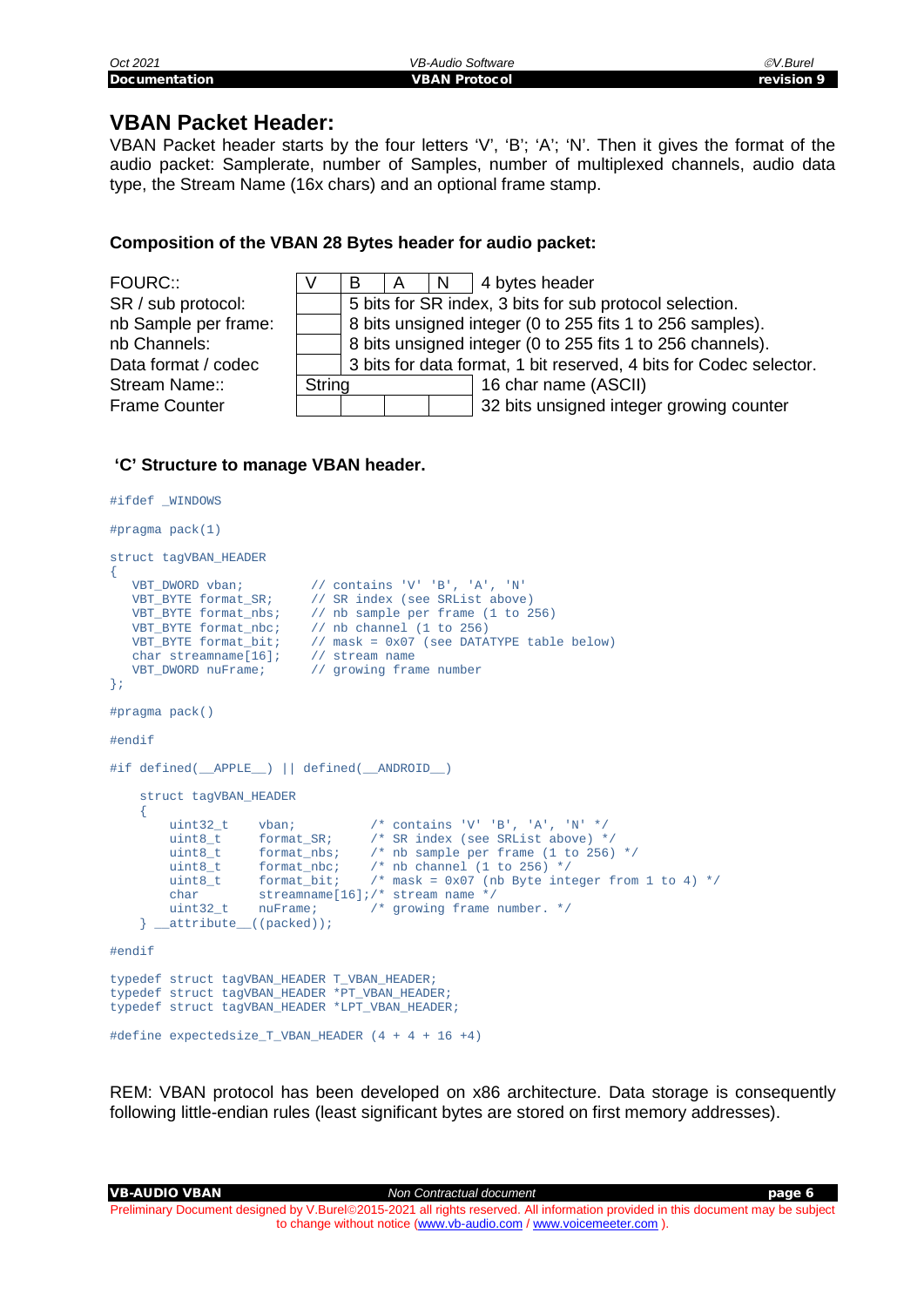#### **IMPORTANT CONSTRAINT:**

The VBAN Header is followed by the audio data in the format defined in this header. For Ethernet V2, The entire UDP packet might be smaller than 1472 Bytes (1500 bytes MTU - 20 bytes for IP header - 8 bytes for UDP header) to avoid possible packet fragmentation by the network infrastructure. Voicemeeter VBAN Implementation is using 1500- 64 = 1436 Bytes Max (as effective data size limitation). It lets at least 2x 4 bytes free for VLAN tags or other tunneling process.

## **VBAN PACKET MAX SIZE = 1436 +28 = 1464 BYTES VBAN DATA MAX SIZE = 1436 BYTES**

To respect this limitation, it's up to the sender process to adjust the number of samples/data it can send in a single packet.

#### <span id="page-6-0"></span>**VBAN Packet DATA:**

VBAN Packet data are following the header: data size = Packet size – VBAN header size.

#### PCM AUDIO DATA STRUCTURE:

Samples are stored multiplexed according the number of channels (exactly like in WAVE File format). Consequently the sample size is pending on data type (16 bits, 24 bits…) and number of channels. The sample size for 8 channel 16 bits PCM audio is  $8x 2 = 16$  Bytes.

If we consider the 1436 BYTES limit for VBAN Data size, we can store only 89 samples 16 bits PCM 8 channels (7.1) while we could store 359 of 16 bits Stereo samples. However the VBAN protocol is limited to 256 samples per packet.

VB-AUDIO VBAN *Non Contractual document* page 7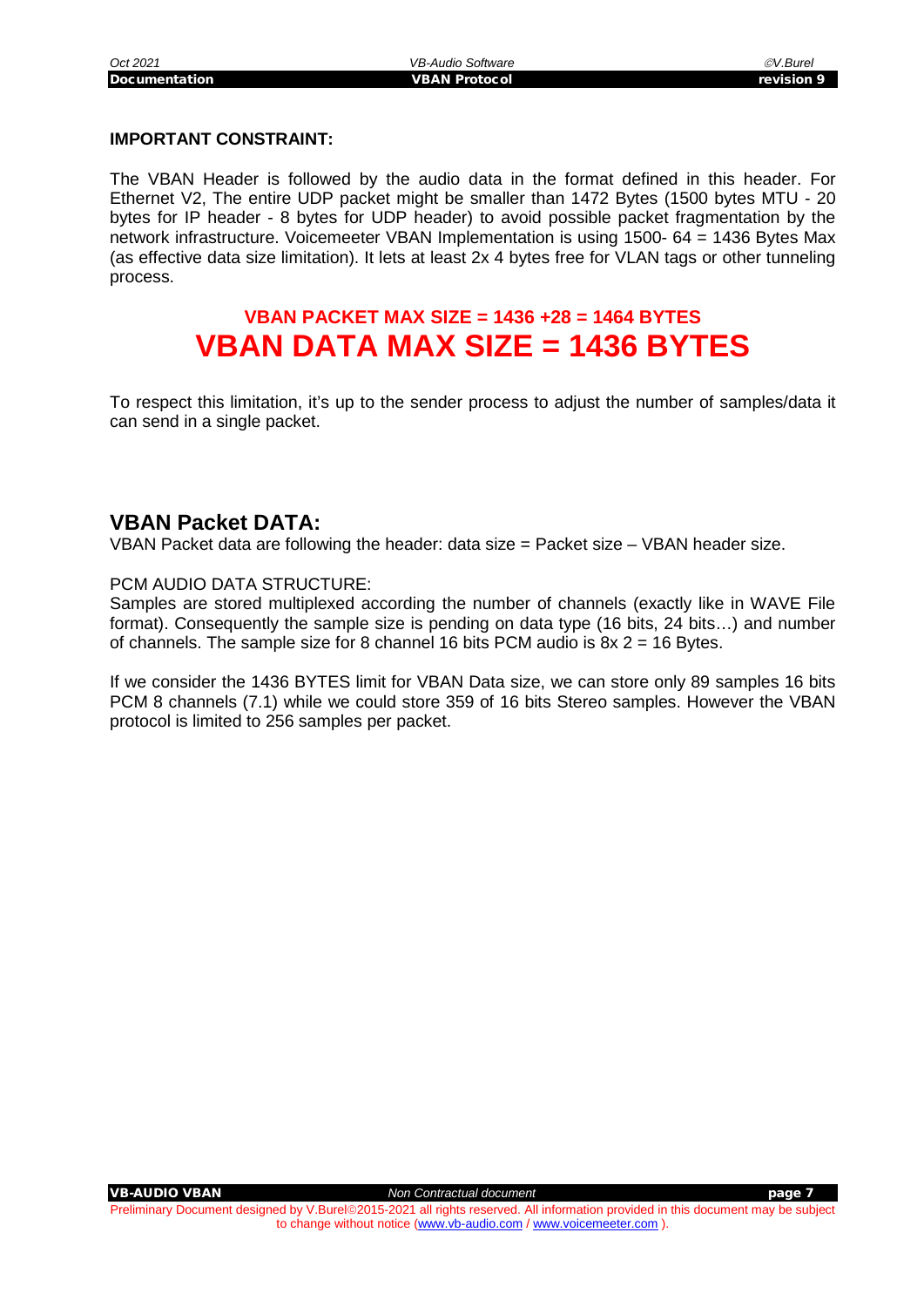## <span id="page-7-0"></span>**HEADER fields:**

Packet identification: the four first byte are forming the name "VBAN"

header.vban='NABV';

## <span id="page-7-1"></span>**Header: Sample Rate**

header.format\_SR = SR\_index;

Sample Rate is given by an index (0 to 31) given in the 5 first bits. Bits 6 to 7 must be ZERO.

| Bit number       |  |  |  |  |
|------------------|--|--|--|--|
| <b>Bit Value</b> |  |  |  |  |

#define VBAN\_SR\_MAXNUMBER 21

static long VBAN\_SRList[VBAN\_SR\_MAXNUMBER]= {6000, 12000, 24000, 48000, 96000, 192000, 384000, 8000, 16000, 32000, 64000, 128000, 256000, 512000, 11025, 22050, 44100, 88200, 176400, 352800, 705600};

| index | <b>SR</b> | index | <b>SR</b> | index | <b>SR</b> |
|-------|-----------|-------|-----------|-------|-----------|
|       | 6000 Hz   |       | 8000 Hz   | 14    | 11025 Hz  |
|       | 12000 Hz  |       | 16000 Hz  | 15    | 22050 Hz  |
|       | 24000 Hz  |       | 32000 Hz  | 16    | 44100 Hz  |
|       | 48000 Hz  | 10    | 64000 Hz  | 17    | 88200 Hz  |
|       | 96000 Hz  |       | 128000 Hz | 18    | 176400 Hz |
| 5     | 192000 Hz | 12    | 256000 Hz | 19    | 352800 Hz |
|       | 384000 Hz | 13    | 512000 Hz | 20    | 705600 Hz |

| index | SR               | index | SR               | index | SR               |
|-------|------------------|-------|------------------|-------|------------------|
|       | Undefined        | 25    | <b>Undefined</b> | 29    | Undefined        |
| ົດ    | <b>Jndefined</b> | 26    | Undefined        | 30    | <b>Undefined</b> |
| 23    | Undefined        |       | <b>Undefined</b> |       | <b>Undefined</b> |
| 24    | <b>Jndefined</b> | 28    | Undefined        |       |                  |

#### <span id="page-7-2"></span>**Header: Sub Protocol:**

Bits 5 to 7 of **format\_SR** field are used as sub protocol selector (0 to 7 scaled to 0x00 to 0xE0) should be used to be tested (ZERO = AUDIO PROTOCOL).

| #define VBAN PROTOCOL AUDIO       | 0x00 |
|-----------------------------------|------|
|                                   |      |
| #define VBAN PROTOCOL SERIAL      | 0x20 |
| #define VBAN PROTOCOL TXT         | 0x40 |
| #define VBAN PROTOCOL SERVICE     | 0x60 |
| #define VBAN PROTOCOL UNDEFINED 1 | 0x80 |
| #define VBAN PROTOCOL UNDEFINED 2 | 0xA0 |
| #define VBAN PROTOCOL UNDEFINED 3 | 0xC0 |
| #define VBAN PROTOCOL USER        | 0xE0 |
|                                   |      |

VB-AUDIO VBAN *Non Contractual document* page 8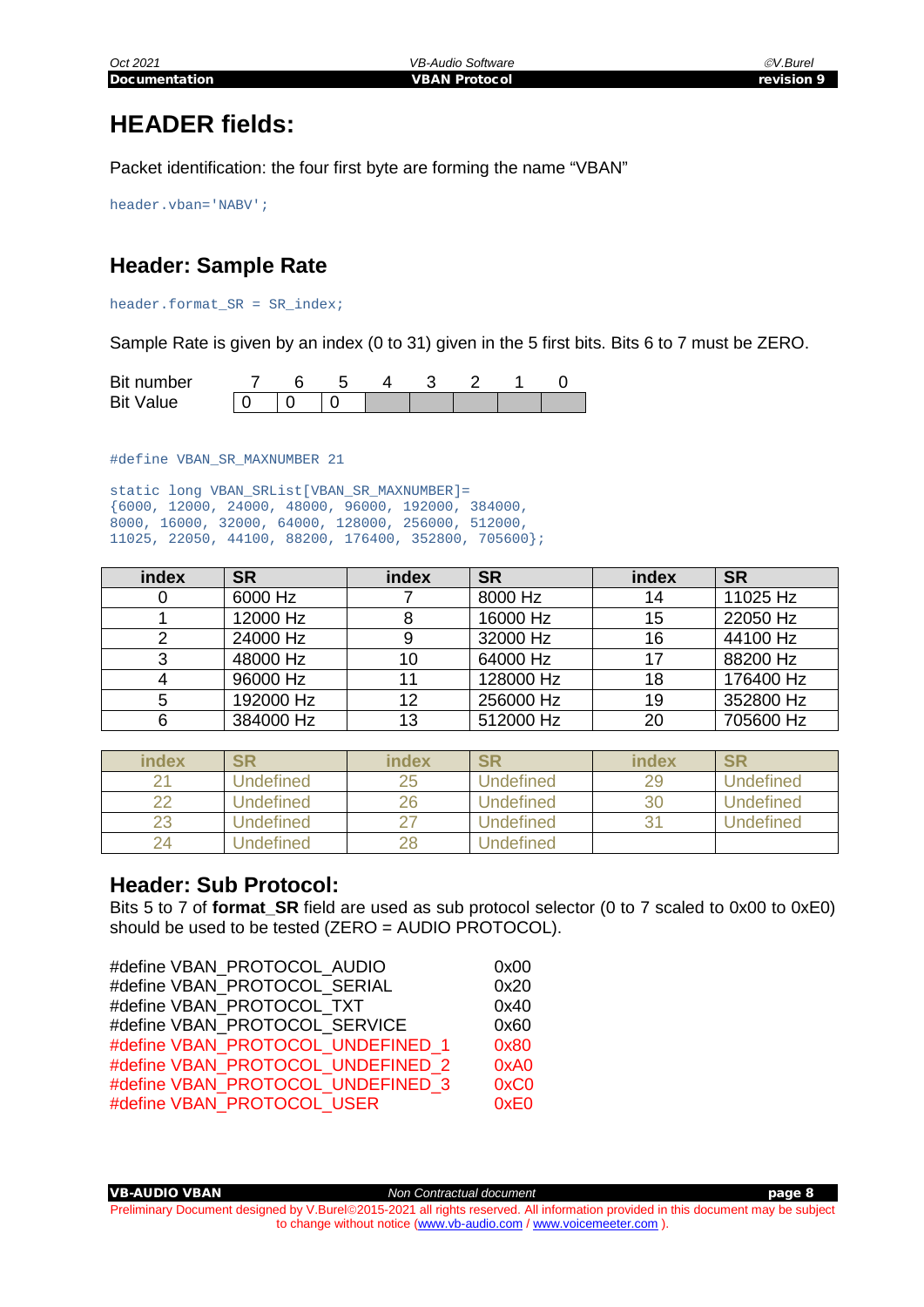#### <span id="page-8-0"></span>**Header: Number of samples**

header.format\_nbs = nbSample-1;

Number of sample is given by a 8 bits unsigned integer  $(0 - 255)$  where 0 means 1 sample and 255 means 256 samples (all bits are used).

| Bit number       |  |  |  |  |
|------------------|--|--|--|--|
| <b>Bit Value</b> |  |  |  |  |

#### <span id="page-8-1"></span>**Header: Number of channels:**

header.format\_nbc = nbChannel-1;

Number of channel is given by a 8 bits unsigned integer  $(0 - 255)$  where 0 means 1 channel and 255 means 256 channels (all bits are used).

| Bit number       |  |  |  |  |
|------------------|--|--|--|--|
| <b>Bit Value</b> |  |  |  |  |

#### <span id="page-8-2"></span>**Header: Bit Resolution:**

header.format\_bit = index;

Data type used to store audio sample in the packet. The index is stored on 3 first bits. Bit 3 must be ZERO. Bits 4 to 7 are used for additional CODEC (see next page).

| Bit number       |  |  |  |  |
|------------------|--|--|--|--|
| <b>Bit Value</b> |  |  |  |  |

| index | Data type               | <b>Remark</b>                    |
|-------|-------------------------|----------------------------------|
| 0     | 8 bits unsigned integer | 0 to 255 (128 = 0)               |
|       | 16 bits Integer         | -32768 to 32767                  |
| 2     | 24 bits Integer         | -8388608 to 8388607              |
| 3     | 32 bits Integer         | -2147483648 to 2147483647        |
| 4     | 32 bits float           | $-1.0$ to $+1.0$ (normal signal) |
| 5     | 64 bits float           | $-1.0$ to $+1.0$ (normal signal) |
| 6     | 12 bits integer         | $-2048$ to $+2047$               |
|       | 10 bits integer         | $-512$ to $+511$                 |

#define VBAN\_DATATYPE\_BYTE8 0x00 #define VBAN\_DATATYPE\_INT16 0x01 #define VBAN\_DATATYPE\_INT24 0x02 #define VBAN\_DATATYPE\_INT32 0x03 #define VBAN\_DATATYPE\_FLOAT32 0x04 #define VBAN\_DATATYPE\_FLOAT64 0x05 #define VBAN\_DATATYPE\_12BITS 0x06 #define VBAN\_DATATYPE\_10BITS 0x07

VB-AUDIO VBAN *Non Contractual document* page 9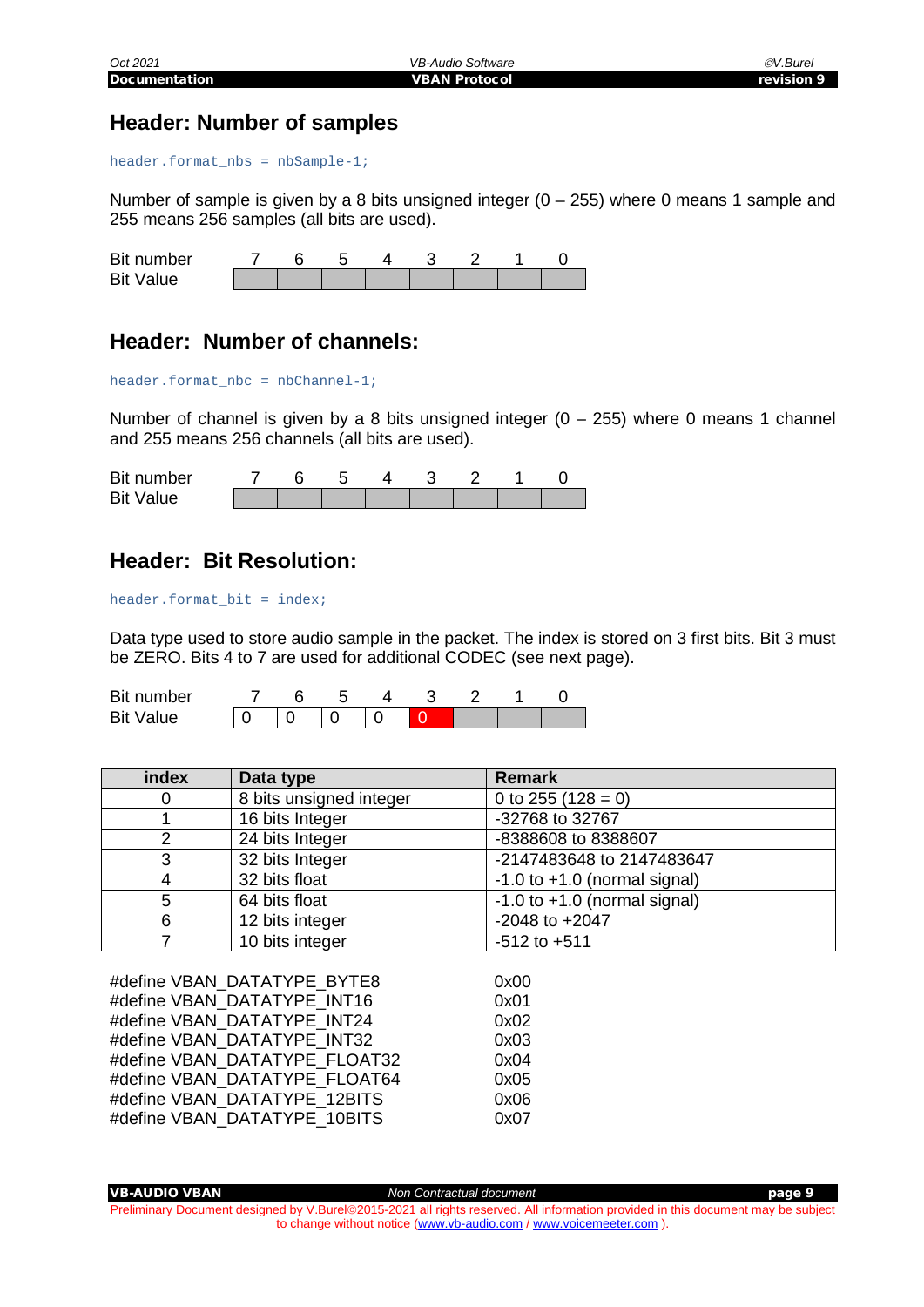## <span id="page-9-0"></span>**Header: CODEC:**

Bit 4 to 7 of **format\_bit** field are used to define additional CODEC. **(ZERO = no codec = Native PCM audio packet).**

| #define VBAN CODEC PCM          | 0x00             |                              |
|---------------------------------|------------------|------------------------------|
| #define VBAN CODEC VBCA         | 0x10             | <b>//VB-AUDIO AOIP CODEC</b> |
| #define VBAN CODEC VBCV         | 0x20             | //VB-AUDIO VOIP CODEC        |
| #define VBAN_CODEC_UNDEFINED 1  | 0x30             |                              |
| #define VBAN CODEC UNDEFINED 2  | 0x40             |                              |
| #define VBAN CODEC UNDEFINED 3  | 0x50             |                              |
| #define VBAN CODEC UNDEFINED 4  | 0x60             |                              |
| #define VBAN CODEC UNDEFINED 5  | 0x70             |                              |
| #define VBAN CODEC UNDEFINED 6  | 0x80             |                              |
| #define VBAN CODEC UNDEFINED 7  | 0x90             |                              |
| #define VBAN CODEC UNDEFINED 8  | 0xA0             |                              |
| #define VBAN CODEC UNDEFINED 9  | 0xB <sub>0</sub> |                              |
| #define VBAN CODEC UNDEFINED 10 | 0xC0             |                              |
| #define VBAN CODEC UNDEFINED 11 | 0xD <sub>0</sub> |                              |
| #define VBAN CODEC UNDEFINED 12 | 0xE0             |                              |
| #define VBAN CODEC USER         | 0xF <sub>0</sub> |                              |

#### <span id="page-9-1"></span>**Header: Stream Name:**

header.streamname = szName;

The stream name, containing up to 16 ASCII char, is made to identify the stream. This name can be possibly defined by user.

An incoming VBAN stream must be identified by its name and its IP from.

## <span id="page-9-2"></span>**Header: Frame Counter**

header.nuFrame =  $i++$ ;

This unsigned 32bits value is there to give a simple frame stamp. For each packet sent in the same stream, just increase this number. This is made for the client application (receiver) to detect possible problem: missing frame, double frame, bad frame order etc…

In our implementation in Voicemeeter, this counter is used to detect error(s) and count them. Since version 1.0.5.3 / 2.0.3.3, it is used to correct the audio stream (discontinuity problem).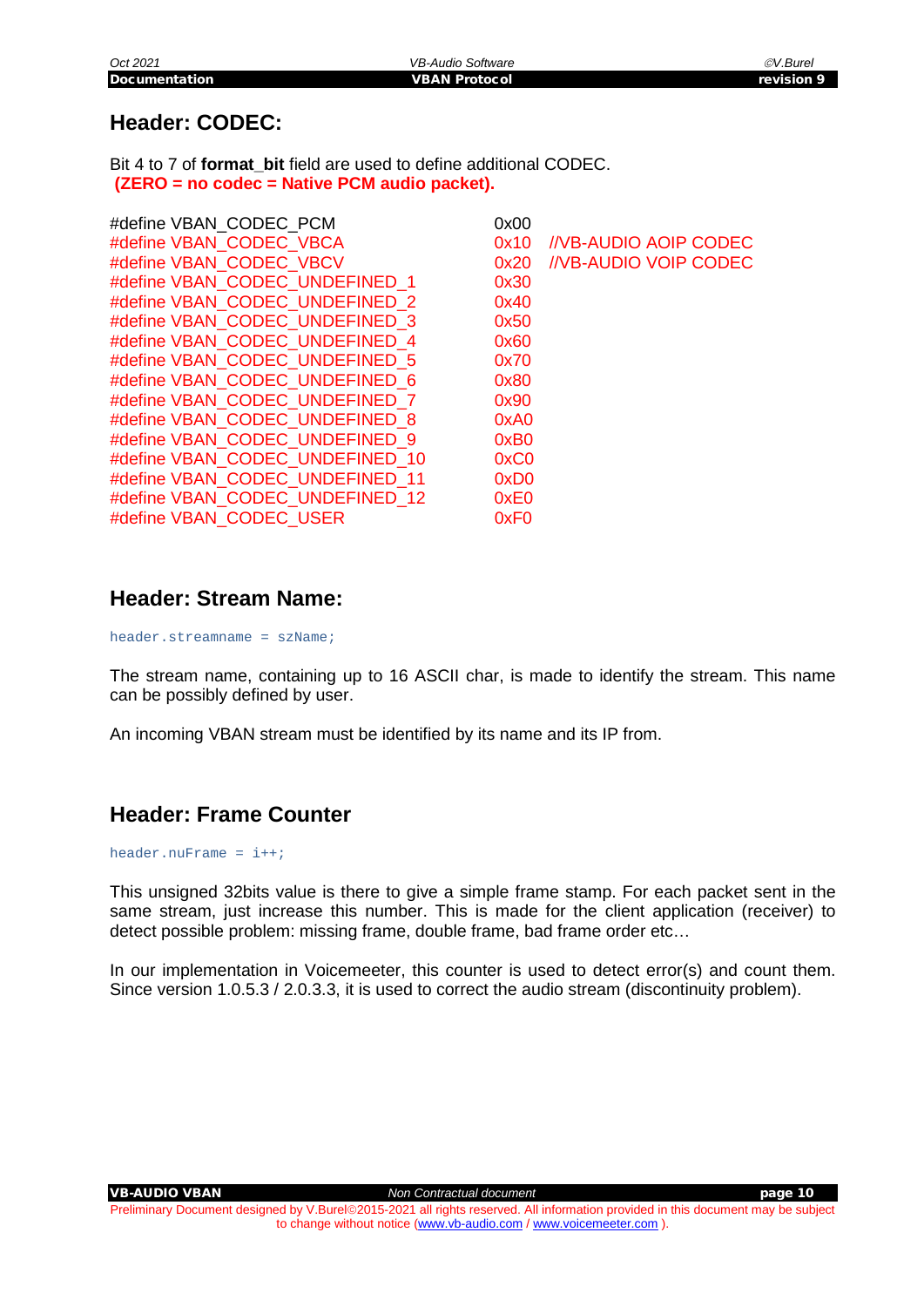## <span id="page-10-0"></span>**Implementation Details**

Even if the protocol is simple, VBAN application may have to process a huge amount of packet per second. It is important to implement an optimal process.

While UDP socket is created (bind to a given port, 6980 per default) the listen process will have to check every incoming UDP packet according the following minimal algorithm:

```
PROCESS_UDP_PACKET(void * packet, long packetsize, SOCKADDR_IN from);
\{LPT_VBAN_HEADER lpHeader = (LPT_VBAN_HEADER)packet;
  //Detect a VBAN packet in a single 32 bit instruction
    if (lpHeader->vban == 'NABV')
\sim {
       //check the IP-From and Stream Name (different stream can come in)
       fOk=CheckIfWeProcessThisStream(lpHeader, from);
       if (fOk)
\sim \sim \sim \sim //get datasize (ater header) and protocol/codec index 
          Datasize = packetsize - sizeof(T_VBAN_HEADER);
         protocol = IpHeader->format_SR & VBAN_PROTOCOL_MASK;
          codec = lpHeader->format_bit & VBAN_CODEC_MASK;
          //protocol selector 
          if (protocol == VBAN_PROTOCOL_AUDIO)
 {
             //codec selector 
              switch (codec)
\mathcal{L} and \mathcal{L} and \mathcal{L} case VBAN_CODEC_PCM:
                    //get audio stream information 
                    SR =VBAN_SRList[lpHeader->format_SR & VBAN_SR_MASK];
                    nbChannel =((long)lpHeader->format_nbc)+1;
                    fReserved =lpHeader->format_bit & 0x08;
                   BitResolution = lpHeader->format bit & VBAN DATATYPE MASK;
                   sampleSize = VBAN_SampleSize[BitResolution];
                    nbSample =((long)lpHeader->format_nbs)+1;
                    nbByte = sampleSize * nbChannel * nbSample;
                    //Push Data in Audio Stack (to be sent to audio device output for 
                    //example) NOTE that waiting cycles are not allowed in this thread. 
                   if (fReserved == 0)
\mathcal{A} and \mathcal{A} are the set of \mathcal{A}if (nbByte == datasize) \{\mathcal{A} and \mathcal{A} are the set of \mathcal{A} MyStream_PushSignal(pStreamObj, lpHeader+1, nbByte,
                                                SR, nbChannel, BitResolution);
}<br>}<br>{
                   else nError_corrupt++<br>}
}<br>}<br>{
}<br>}<br>{}
 }
 }
 }
    }
}
```
VB-AUDIO VBAN *Non Contractual document* page 11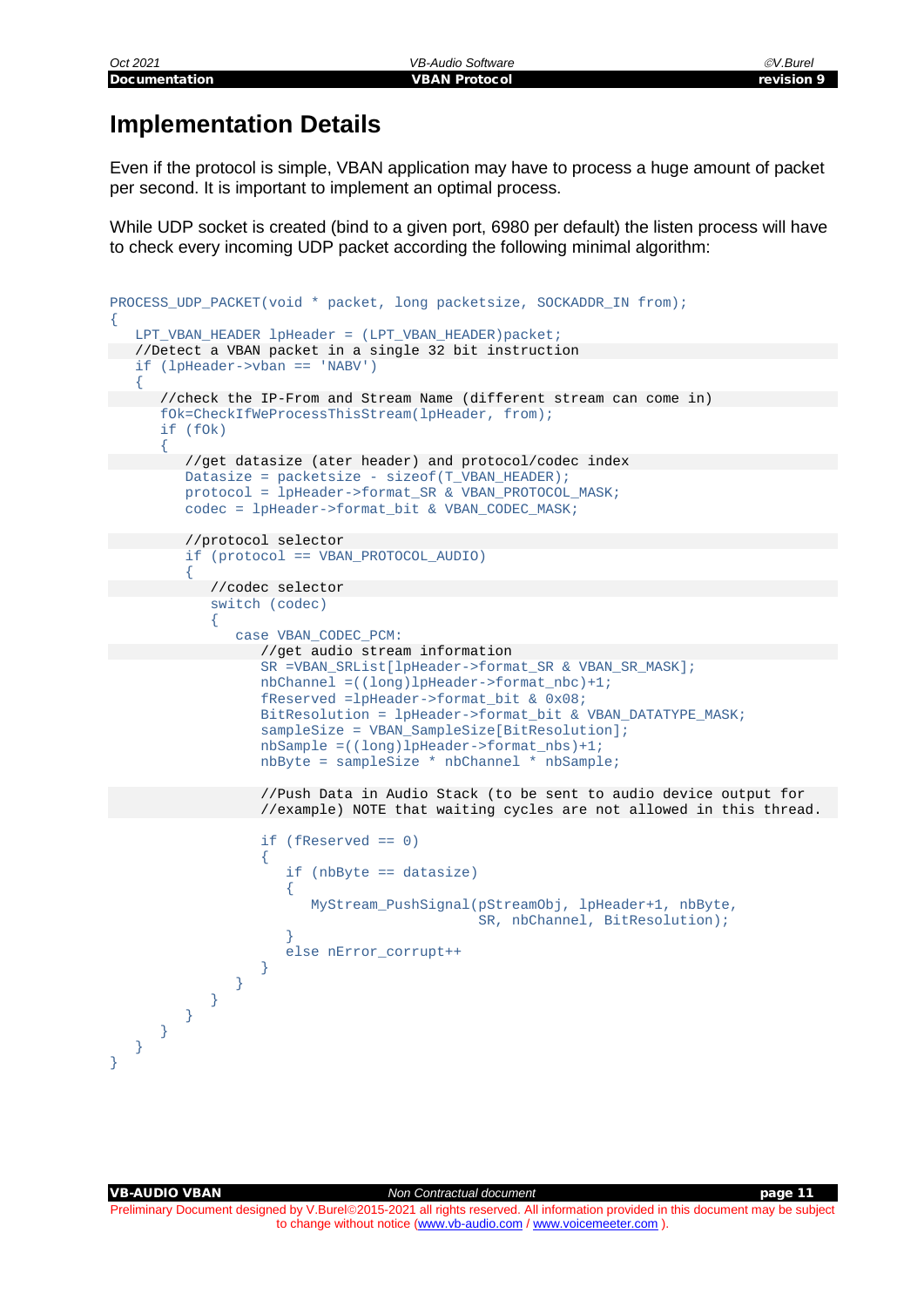#### <span id="page-11-0"></span>**Network Quality and Stack size**

By "Network Quality" we are considering the capability of the network (including Ethernet Stack managed by Operating System) to send/receive audio packet as fast as possible and support different buffering sizes.

For 1 to 8 channels streaming (as it is implemented in Voicemeeter application), packet can contain up to 256 samples and then applies a minimal stack of 3 x 256 samples.

#define VBAN\_PROTOCOL\_MAXNBS 256

Voicemeeter proposes 5 Network Quality Level conditionning the stack size for incoming packet starting by 6x 256 samples (Audio Pro Stack, managing 32, 64, 128 or more channel could be smaller). This is subject to change in the time but the current stack size (nnn) in Voicemeeter is following the algorithm below.

```
nnn= current audio buffer size
nmin = 6 * VBAN_PROTOCOL_MAXNBS;
switch(pStream->format.networkquality)
\{ case 0://Optimal
      if (nnn < 512) nnn=512;
       break;
    case 1://Fast 
       if (nnn < 1024) nnn=1024;
       break;
    case 2://Medium
       if (nnn < 2048) nnn=2048;
      break;
    case 3://Slow
       if (nnn < 4096) nnn=4096;
       break;
    case 4://Very Slow
       if (nnn < 8192) nnn=8192;
       break;
}
nnn=nnn*3;if (nnn < nmin) nnn=nmin;
```
For general audio stream management, we are obliged to use big stack to fit the different possible buffering size used by audio applications. Default audio buffering on windows is around 512 to 1024 samples. So we might consider receiving burst of 2, 3 or 4 VBAN packets at a time, simply because audio buffering is 2, 3, or 4 time 256 samples (max size for a VBAN packet).

VB-AUDIO VBAN *Non Contractual document* page 12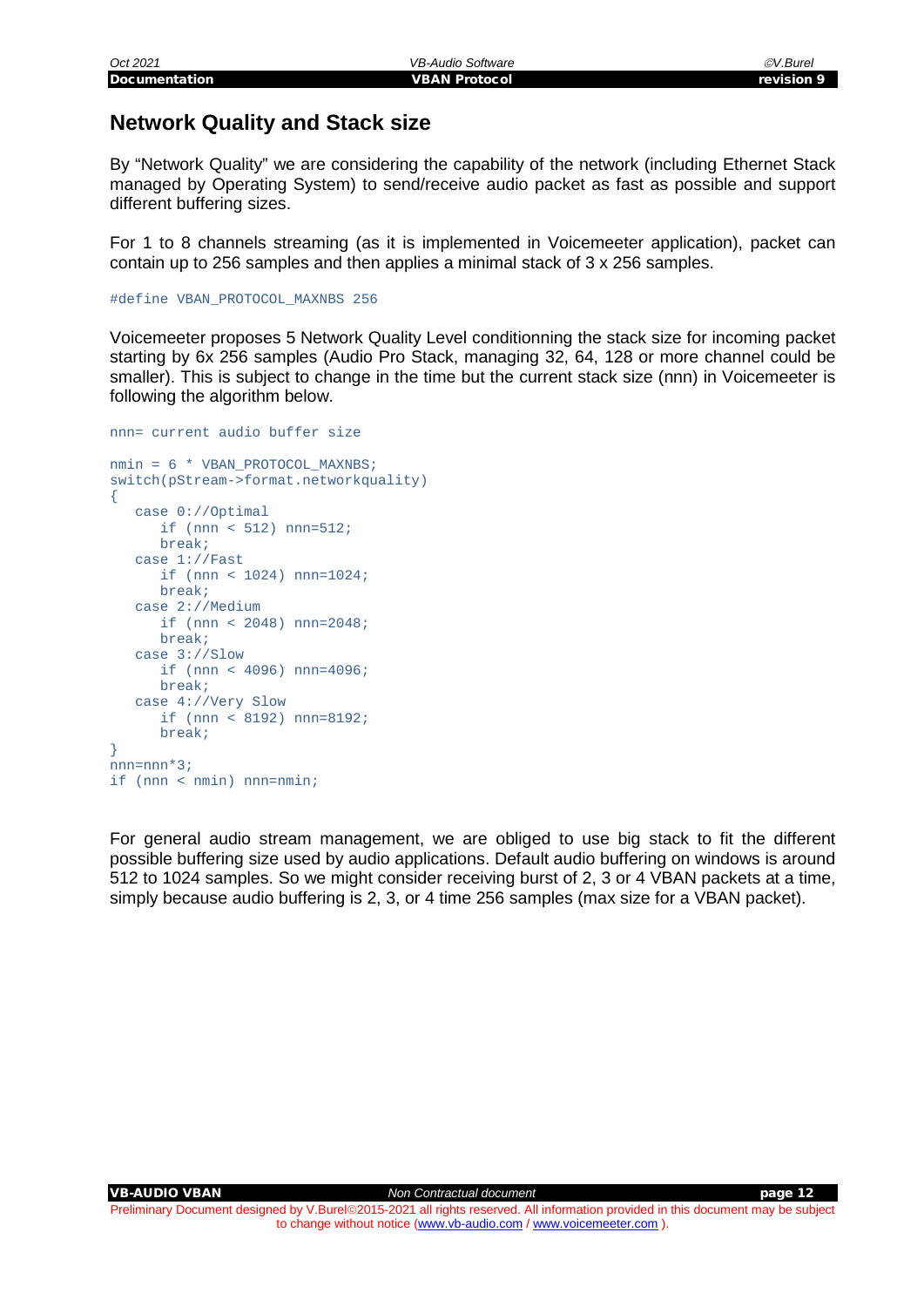## VBAN SUB PROTOCOL SERIAL

**VB-AUDIO VBAN Non Contractual document Non Contractual document page 13**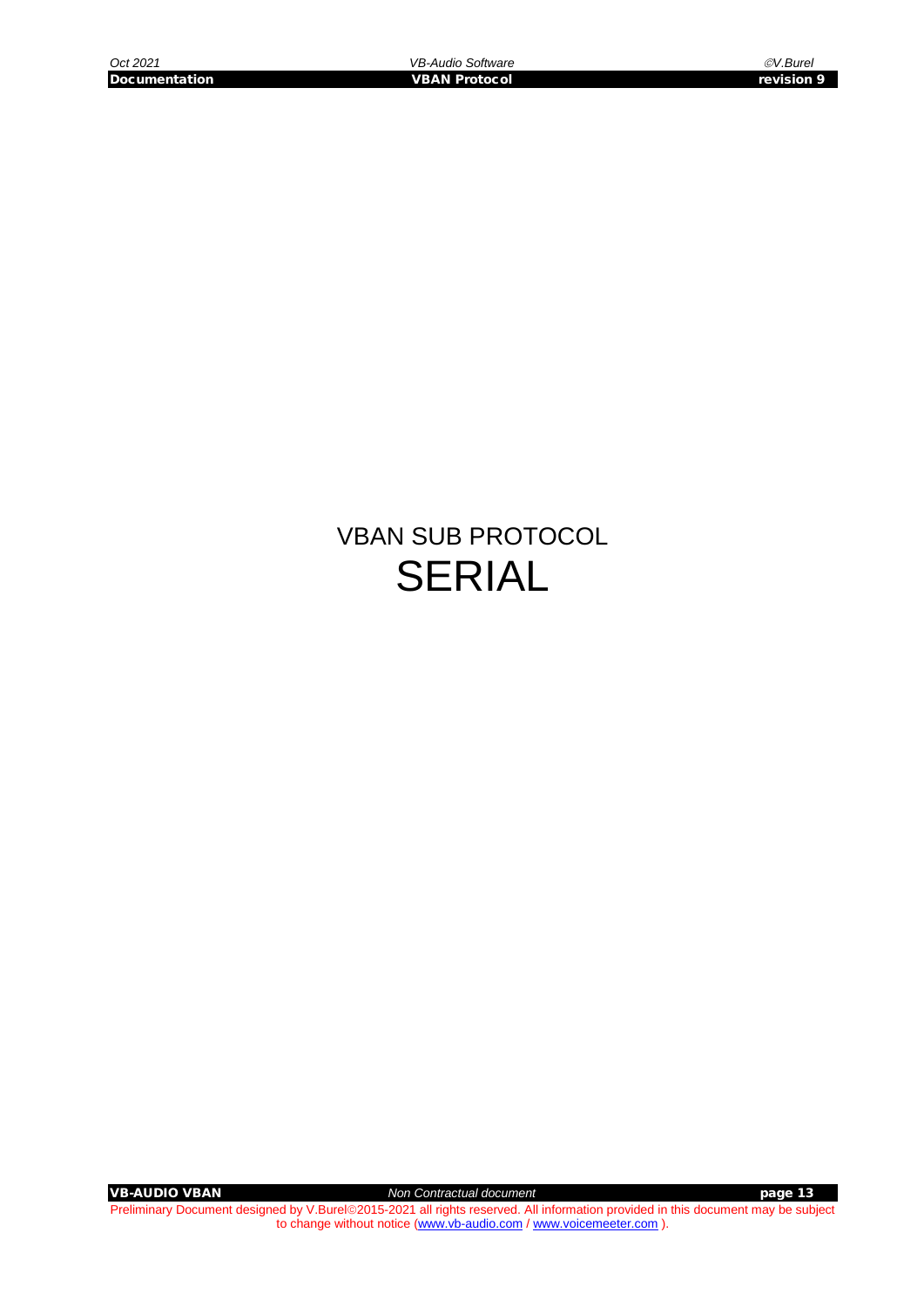## <span id="page-13-0"></span>**VBAN sub protocol: SERIAL**

VBAN Packet header can be used to send serial data by using the sub protocol field:

#define VBAN\_PROTOCOL\_SERIAL : 0x20

Some members of the header are consequently used in different way to describe the SERIAL stream.

#### **Composition of the VBAN 28 Bytes header for serial packet:**

| FOURC::              |        |                                                            | $\overline{A}$                                                       | $\overline{N}$ | 4 bytes header                                                   |  |  |  |  |
|----------------------|--------|------------------------------------------------------------|----------------------------------------------------------------------|----------------|------------------------------------------------------------------|--|--|--|--|
| SR / sub protocol:   |        |                                                            | 5 bits for bps index, 3 bits for sub protocol selection (001).       |                |                                                                  |  |  |  |  |
| bitmode:             |        |                                                            | 8 bits field to define the serial settings (to fit serial hardware). |                |                                                                  |  |  |  |  |
| Channels Ident:      |        | 8 bits unsigned integer (0 to 255 fits 1 to 256 channels). |                                                                      |                |                                                                  |  |  |  |  |
| Data format          |        |                                                            |                                                                      |                | 3 bits for data format, 1 bit reserved & 4 bits for serial type. |  |  |  |  |
| Stream Name::        | String |                                                            |                                                                      |                | 16 char name (ASCII)                                             |  |  |  |  |
| <b>Frame Counter</b> |        |                                                            |                                                                      |                | 32 bits unsigned integer growing counter                         |  |  |  |  |
|                      |        |                                                            |                                                                      |                |                                                                  |  |  |  |  |

#### <span id="page-13-1"></span>**Serial Header: SR gives BPS**

header.format\_SR = bps\_index;

Bit rate is given in bps for information only. But it can be useful if serial data come from or go to a particular COM port. Set to ZERO if there is no particular bit rate.

| Bit number       |  |  |  |  |
|------------------|--|--|--|--|
| <b>Bit Value</b> |  |  |  |  |

#define VBAN\_BPS\_MAXNUMBER 25

```
static long VBAN_BPSList[VBAN_BPS_MAXNUMBER]=
{0, 110, 150, 300, 600, 1200, 2400, 4800, 9600, 14400,
19200, 31250, 38400, 57600, 115200, 128000, 230400, 250000, 256000, 460800,
921600, 1000000, 1500000, 2000000, 3000000};
```

| index | <b>SR</b> | <b>Index</b> | <b>SR</b> | index | <b>SR</b>  |
|-------|-----------|--------------|-----------|-------|------------|
|       | 0 bps     |              | 4800 bps  | 14    | 115200 bps |
|       | $110$ bps |              | 9600 bps  | 15    | 128000 bps |
|       | $150$ bps |              | 14400 bps | 16    | 230400 bps |
|       | 300 bps   | 10           | 19200 bps | 17    | 250000 bps |
|       | 600 bps   |              | 31250 bps | 18    | 256000 bps |
|       | 1200 bps  | 12           | 38400 bps | 19    | 460800 bps |
|       | 2400 bps  | 13           | 57600 bps | 20    | 921600 bps |

| index | <b>SR</b>   | <b>Index</b> | <b>SR</b>        | index | <b>SR</b>        |
|-------|-------------|--------------|------------------|-------|------------------|
| 21    | 1000000 bps |              | <b>Undefined</b> | 29    | <b>Undefined</b> |
| 22    | 1500000 bps |              | Undefined        | 30    | Undefined        |
| 23    | 2000000 bps |              | Undefined        |       | Undefined        |
| 24    | 3000000 bps |              | <b>Jndefined</b> |       |                  |

| <b>VB-AUDIO VBAN</b> | Non Contractual document                                                                                                         | page 14 |
|----------------------|----------------------------------------------------------------------------------------------------------------------------------|---------|
|                      | Preliminary Document designed by V.Burel©2015-2021 all rights reserved. All information provided in this document may be subject |         |
|                      | to change without notice (www.vb-audio.com / www.voicemeeter.com).                                                               |         |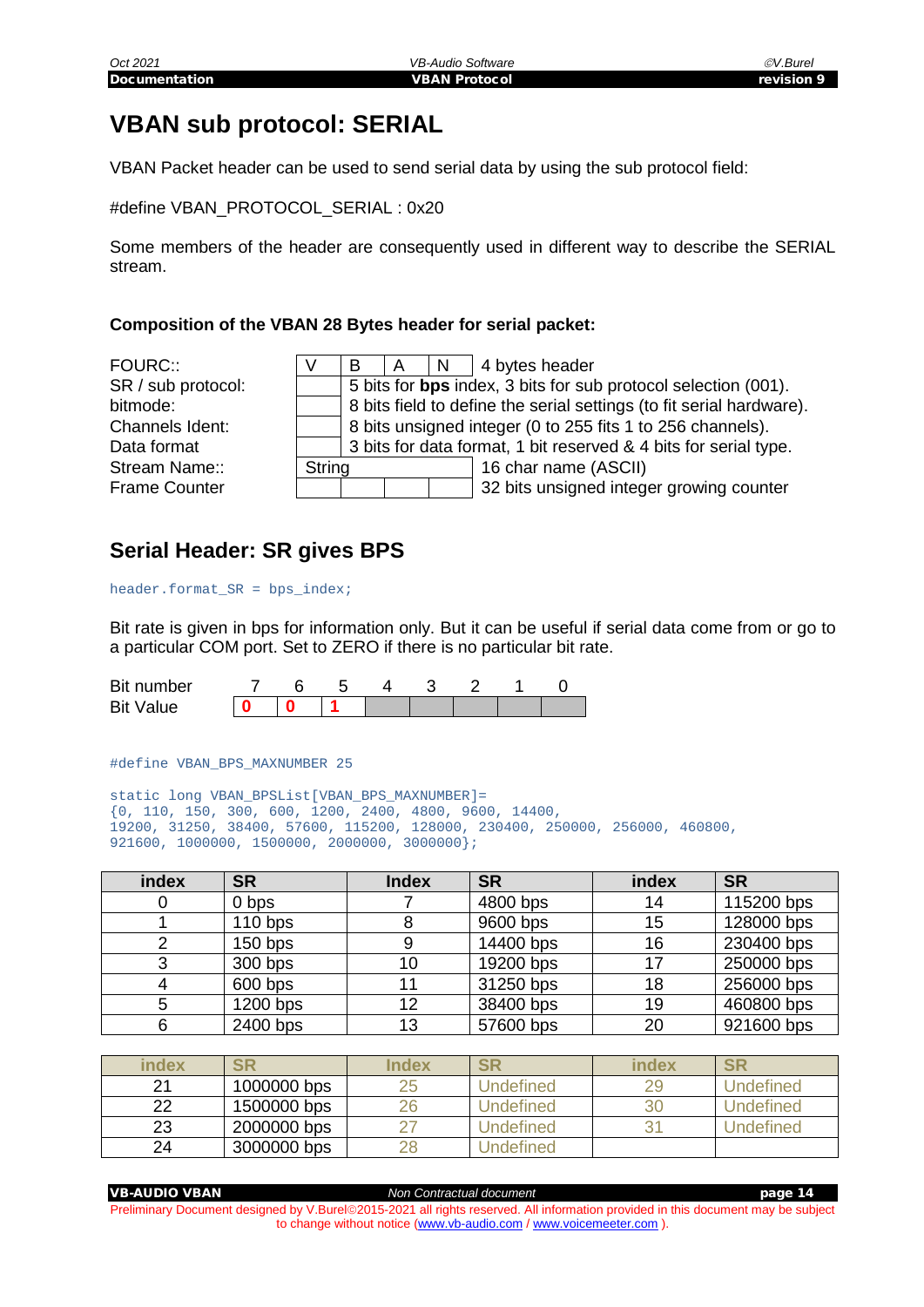### <span id="page-14-0"></span>**Serial Header: channel ident:**

header.format\_nbc = channel ident;

Can be used to defined a sub channel (sub serial link) and then manage up to 256 different serial virtual pipes (ZERO by default).

## <span id="page-14-1"></span>**Serial Header: COM Port configuration**

#### header.format  $nbs = bitmode$ ;

This field is used to give possible information on COM port and serial transmission mode related to a Hardware COM port. This is made to possibly emulate COM to COM port connections and let the receiver configure the physical COM port in the right mode.

| Bit number   |  |  |  |  |
|--------------|--|--|--|--|
| Value<br>Bit |  |  |  |  |

Bit 0-1 : STOP BIT

- 0: 1 stop bit
- 1: 1,5 stop bit.
- 2: 2 stop bit.
- 3: unused.

#### Bit 2 : START BIT

- 0: no start bit
- 1: start bit.

Bit 3: PARITY CHECKING:

- 0: no parity checking
- 1: parity checking.
- Bit 7: MULTIPART DATA BLOCK (optional)
	- Set to 1 if the serial data block requires several VBAN Packets (1436 BYTE max) to be completed.

VB-AUDIO VBAN *Non Contractual document* page 15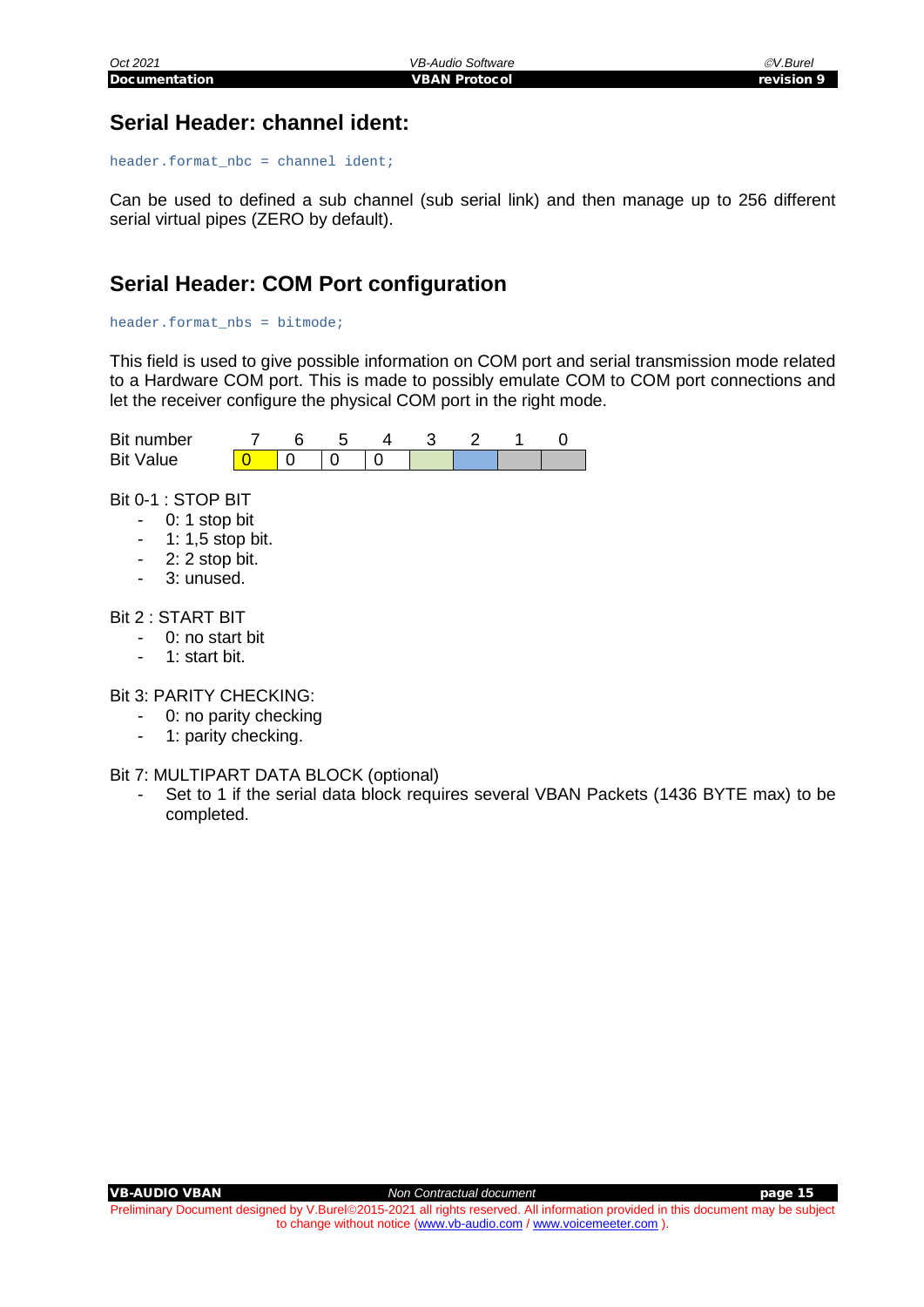## <span id="page-15-0"></span>**Serial Header: format bit:**

header.format\_bit = index;

Data type used to store data in the packet (ZERO per default). The index is stored on 3 first bits. Bit 3 must be ZERO. Bits 4 to 7 gives additional mode.

| Bit number       |  |  |  |  |
|------------------|--|--|--|--|
| <b>Bit Value</b> |  |  |  |  |

| index | Data type        | <b>Remark</b> |
|-------|------------------|---------------|
|       | 8 bits data      | 0 to 255      |
|       | Undefined        |               |
|       | Undefined        |               |
|       | Undefined        |               |
|       | Undefined        |               |
| 5     | Undefined        |               |
| 6     | <b>Undefined</b> |               |
|       | Undefined        |               |

#define VBAN\_DATATYPE\_BYTE8 0x00

#### <span id="page-15-1"></span>**Bit 4-7: SERIAL stream type:**

Bit 4 to 7 of **format** bit field are used to define additional type of serial. **(ZERO = generic).**

|                          | #define VBAN SERIAL GENERIC      | 0x00             |
|--------------------------|----------------------------------|------------------|
| #define VBAN_SERIAL MIDI |                                  | 0x10             |
|                          | #define VBAN SERIAL UNDEFINED 2  | 0x20             |
|                          | #define VBAN SERIAL UNDEFINED 3  | 0x30             |
|                          | #define VBAN SERIAL UNDEFINED 4  | 0x40             |
|                          | #define VBAN SERIAL UNDEFINED 5  | 0x50             |
|                          | #define VBAN SERIAL UNDEFINED 6  | 0x60             |
|                          | #define VBAN SERIAL UNDEFINED 7  | 0x70             |
|                          | #define VBAN_SERIAL_UNDEFINED 8  | 0x80             |
|                          | #define VBAN SERIAL UNDEFINED 9  | 0x90             |
|                          | #define VBAN_SERIAL_UNDEFINED 10 | 0xA0             |
|                          | #define VBAN SERIAL UNDEFINED 11 | 0xB0             |
|                          | #define VBAN SERIAL UNDEFINED 12 | 0xC0             |
|                          | #define VBAN SERIAL UNDEFINED 13 | 0xD <sub>0</sub> |
|                          | #define VBAN SERIAL UNDEFINED 14 | 0xE0             |
| #define VBAN_SERIAL USER |                                  | 0xF0             |
|                          |                                  |                  |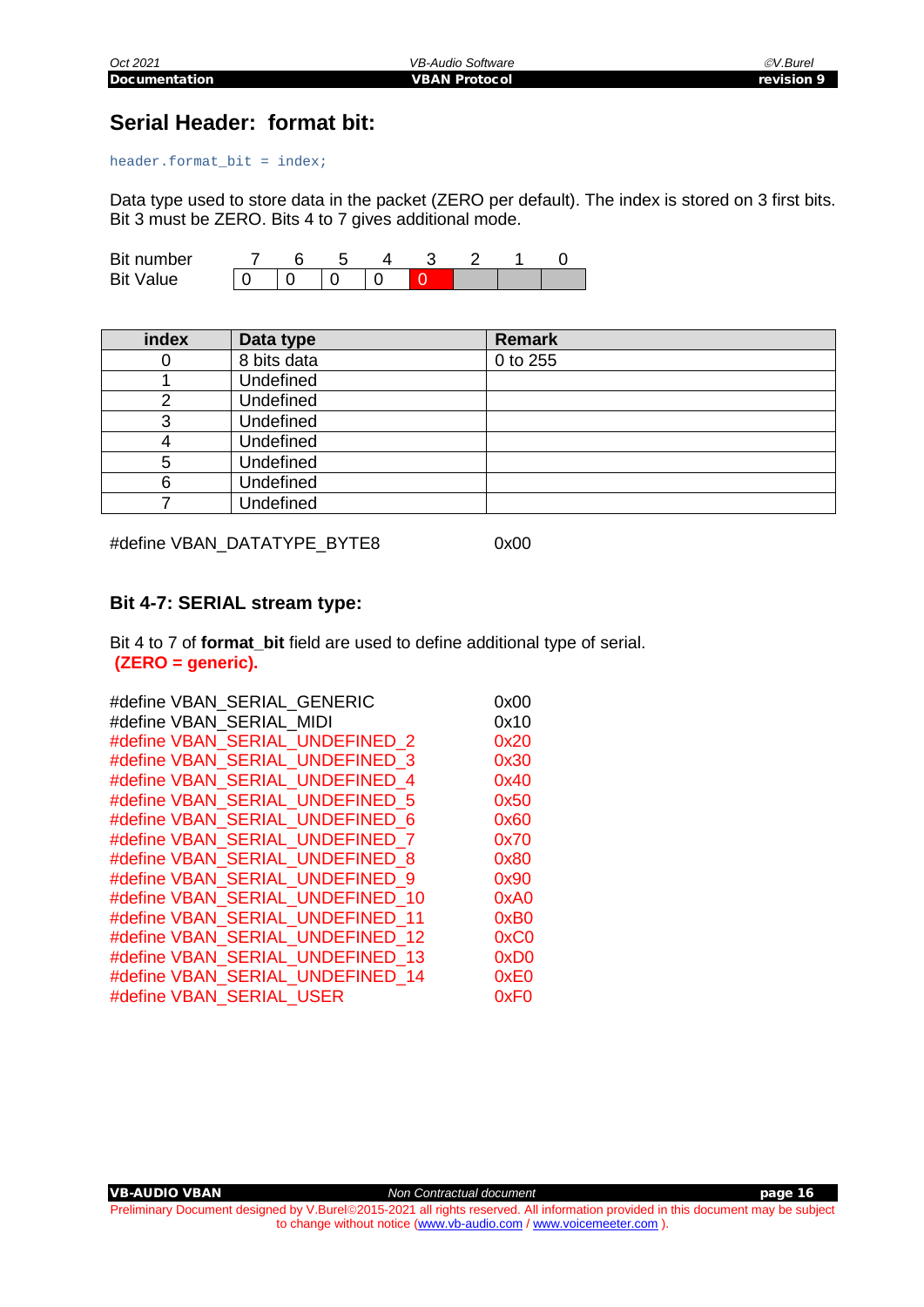### <span id="page-16-0"></span>**Header: Stream Name:**

header.streamname = szName;

The stream name, containing up to 16 ASCII char, is made to identify the stream. This name can be possibly defined by user.

An incoming VBAN stream must be identified by its name (and possibly by its IP from). For SERIAL Stream, it's up to the receiver to identify the stream strictly with IP and name or just by name… It can be interesting to be able to manage VBAN SERIAL stream by its name only, because allowing multi remotes system (the ability for the receiver to be controlled by multiple devices, including MIDI devices… ).

#### <span id="page-16-1"></span>**Header: Frame Counter**

header.nuFrame =  $i++$ ;

This unsigned 32bits value is there to give a simple frame stamp. For each packet sent in the same stream, just increase this number. This is made for the client application (receiver) to detect possible problem: missing frame, double frame, bad frame order etc…

### <span id="page-16-2"></span>**SERIAL stream in MIDI mode:**

If transmitting MIDI data, configure **format\_bit** stream type field with VBAN\_SERIAL\_MIDI value.

Optionally you may set **format\_SR** field with the MIDI bit rate (31250 bps) and set **format\_nbs** field in the regular MIDI port mode: 1 start bit, 1 stop bit, no parity.

A VBAN packet must contain one or several entire MIDI messages (up to 1436 bytes max). a VBAN packet can then contains a list of several Note-On, Note-Off, Pitch Bend, Controller or other MIDI message.

If the MIDI message cannot enter in a single packet (for SYSEX for example), set the bit 7 of format nbs field. Then the receiver will be able to rebuild the complete packet before processing it.

#### <span id="page-16-3"></span>**Implementation Details**

Voicemeeter or MacroButtons application use 115200 kbps serial to manage MIDI stream (without multi packet management): a single MIDI Message must be less than 1436 BYTES.

HEADER: 'V', 'B', 'A', 'N', 0x2E, 0x00, 0x00, 0x00, "MIDI1", …

VB-AUDIO VBAN *Non Contractual document* page 17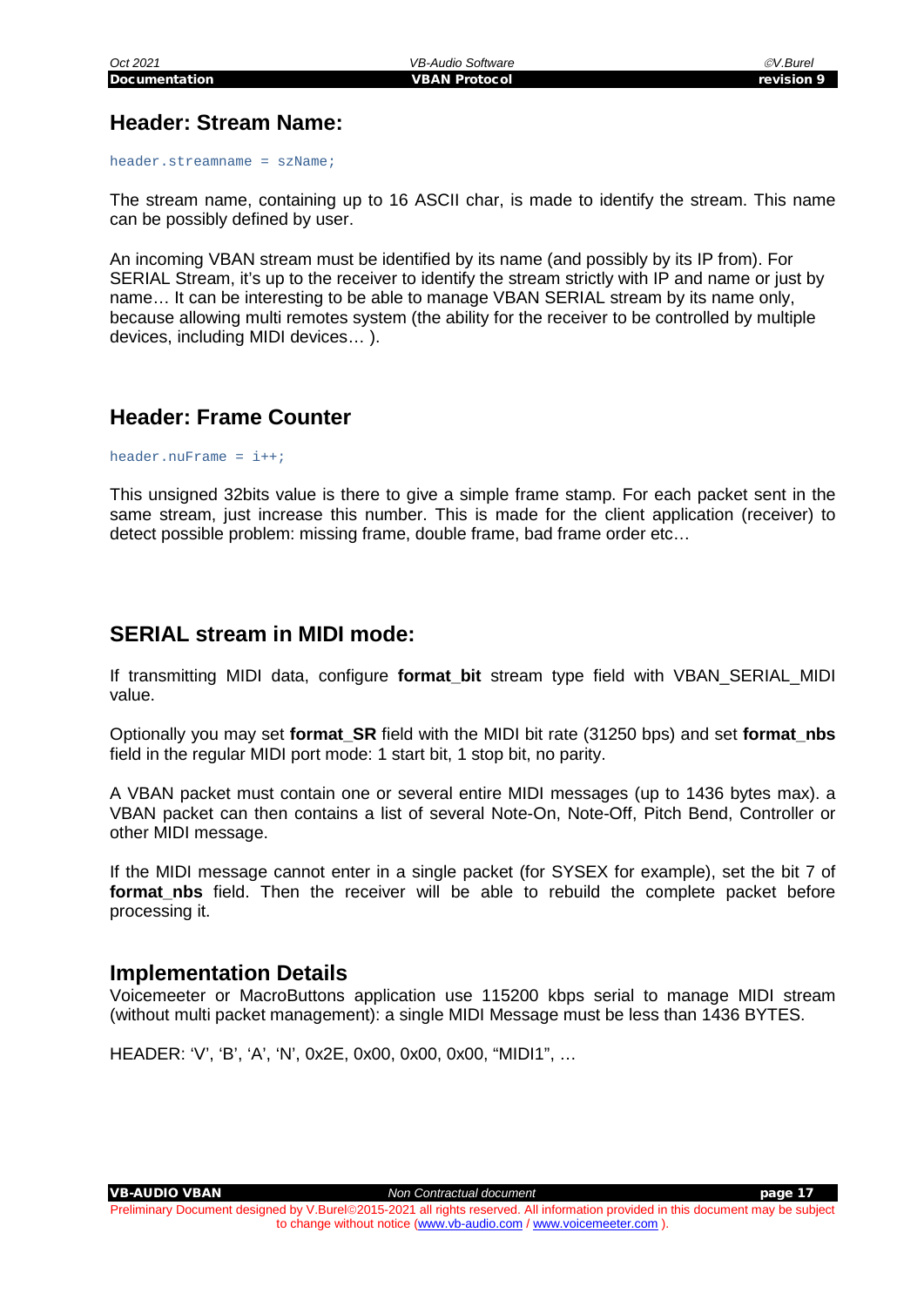## VBAN SUB PROTOCOL **TEXT**

**VB-AUDIO VBAN Non Contractual document Non Contractual document page 18**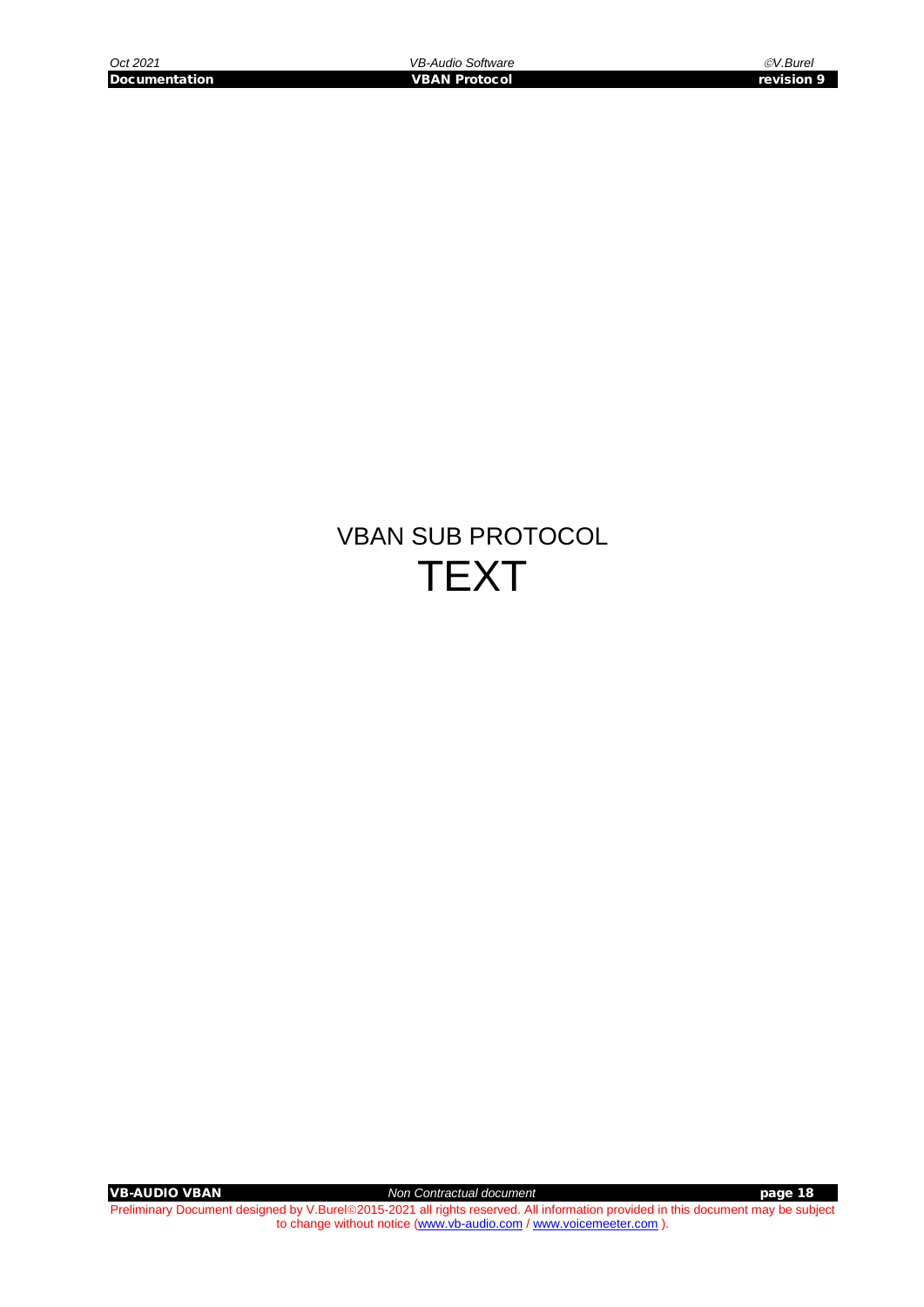## <span id="page-18-0"></span>**VBAN sub protocol: TEXT**

VBAN Packet header can be used to send text data by using the sub protocol field:

#define VBAN\_PROTOCOL\_TXT: 0x40

Similar to SERIAL protocol, TEXT protocol allows transporting text command in different format (ASCII, UTF8…).

#### **Composition of the VBAN 28 Bytes header for serial packet:**

FOURC:: SR / sub protocol: bitmode: Channels Ident: Data format Stream Name:: Frame Counter

|        |                                                                  | A |  | $\vert N \vert$ 4 bytes header                                 |  |  |  |  |  |
|--------|------------------------------------------------------------------|---|--|----------------------------------------------------------------|--|--|--|--|--|
|        |                                                                  |   |  | 5 bits for bps index, 3 bits for sub protocol selection (010). |  |  |  |  |  |
|        | Unused (must be zero).                                           |   |  |                                                                |  |  |  |  |  |
|        | 8 bits unsigned integer (0 to 255 fits 1 to 256 channels).       |   |  |                                                                |  |  |  |  |  |
|        | 3 bits for data format, 1 bit reserved & 4 bits for serial type. |   |  |                                                                |  |  |  |  |  |
| String |                                                                  |   |  | 16 char name (ASCII)                                           |  |  |  |  |  |
|        |                                                                  |   |  | 32 bits unsigned integer growing counter                       |  |  |  |  |  |
|        |                                                                  |   |  |                                                                |  |  |  |  |  |

#### <span id="page-18-1"></span>**Serial Header: SR gives BPS**

header.format\_SR = bps\_index;

Bit rate is given in bps for information only. But it can be used internally to limit the bandwidth of the stream and for example gives more priority to audio stream or RT MIDI stream. It can be set to ZERO if there is no particular bit rate.

| Bit number          |  |  |  |  |
|---------------------|--|--|--|--|
| <b>Bit</b><br>Value |  |  |  |  |

#define VBAN\_BPS\_MAXNUMBER 25

```
static long VBAN_BPSList[VBAN_BPS_MAXNUMBER]=
{0, 110, 150, 300, 600, 1200, 2400, 4800, 9600, 14400,
19200, 31250, 38400, 57600, 115200, 128000, 230400, 250000, 256000, 460800,
921600, 1000000, 1500000, 2000000, 3000000};
```

| index | <b>SR</b> | <b>Index</b> | <b>SR</b> | index | <b>SR</b>  |
|-------|-----------|--------------|-----------|-------|------------|
|       | 0 bps     |              | 4800 bps  | 14    | 115200 bps |
|       | $110$ bps |              | 9600 bps  | 15    | 128000 bps |
|       | $150$ bps |              | 14400 bps | 16    | 230400 bps |
| 3     | 300 bps   | 10           | 19200 bps | 17    | 250000 bps |
|       | 600 bps   |              | 31250 bps | 18    | 256000 bps |
|       | 1200 bps  | 12           | 38400 bps | 19    | 460800 bps |
|       | 2400 bps  | 13           | 57600 bps | 20    | 921600 bps |

| index | <b>SR</b>   | Index |           | index | SR        |
|-------|-------------|-------|-----------|-------|-----------|
| 21    | 1000000 bps | 25    | Undefined | 29    | Undefined |
| 22    | 1500000 bps | 26    | Undefined | 30    | Undefined |
| 23    | 2000000 bps |       | Undefined |       | Undefined |
| 24    | 3000000 bps |       | Undefined |       |           |

VB-AUDIO VBAN *Non Contractual document* page 19 Preliminary Document designed by V.Burel@2015-2021 all rights reserved. All information provided in this document may be subject to change without notice [\(www.vb-audio.com](http://www.vb-audio.com/) [/ www.voicemeeter.com](http://www.voicemeeter.com/) ).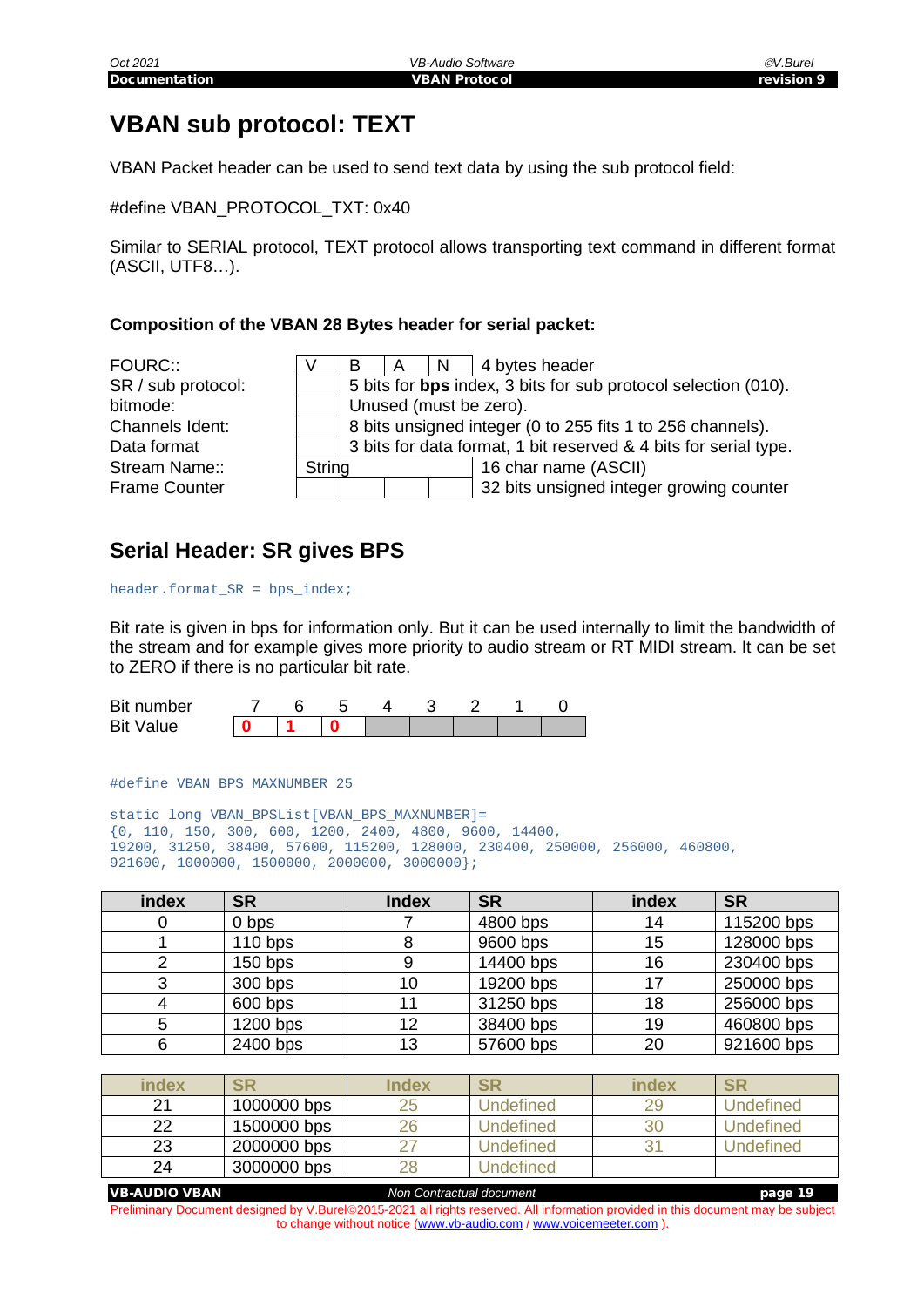## <span id="page-19-0"></span>**Serial Header: channel ident:**

header.format\_nbc = channel ident;

Can be used to defined a sub channel (sub text channel) and then manage up to 256 different virtual pipes (ZERO by default).

#### <span id="page-19-1"></span>**Serial Header: nbs is not used**

header.format\_nbs = 0;

This field is not used for TEXT protocol.

#### <span id="page-19-2"></span>**Serial Header: format bit:**

header.format\_bit = index;

Data type used to store data in the packet (ZERO per default). The index is stored on 3 first bits. Bit 3 must be ZERO. Bits 4 to 7 gives additional mode.

| Bit number          |  |  |  |  |
|---------------------|--|--|--|--|
| Value<br><b>Bit</b> |  |  |  |  |

| index | Data type        | <b>Remark</b> |
|-------|------------------|---------------|
|       | 8 bits data      | 0 to 255      |
|       | Undefined        |               |
|       | Undefined        |               |
|       | Undefined        |               |
|       | Undefined        |               |
| 5     | Undefined        |               |
| 6     | Undefined        |               |
|       | <b>Undefined</b> |               |

#define VBAN\_DATATYPE\_BYTE8 0x00

#### <span id="page-19-3"></span>**Bit 4-7: SERIAL stream type:**

Bit 4 to 7 of **format** bit field are used to define TEXT format.

| #define VBAN TXT ASCII       | 0x00 |
|------------------------------|------|
| #define VBAN TXT UTF8        | 0x10 |
| #define VBAN TXT WCHAR       | 0x20 |
| #define VBAN TXT UNDEFINED 3 | 0x30 |
| #define VBAN TXT UNDEFINED 4 | 0x40 |
| #define VBAN TXT UNDEFINED 5 | 0x50 |
| #define VBAN TXT UNDEFINED 6 | 0x60 |
| #define VBAN TXT UNDEFINED 7 | 0x70 |

VB-AUDIO VBAN *Non Contractual document* page 20 Preliminary Document designed by V.Burel@2015-2021 all rights reserved. All information provided in this document may be subject to change without notice [\(www.vb-audio.com](http://www.vb-audio.com/) [/ www.voicemeeter.com](http://www.voicemeeter.com/) ).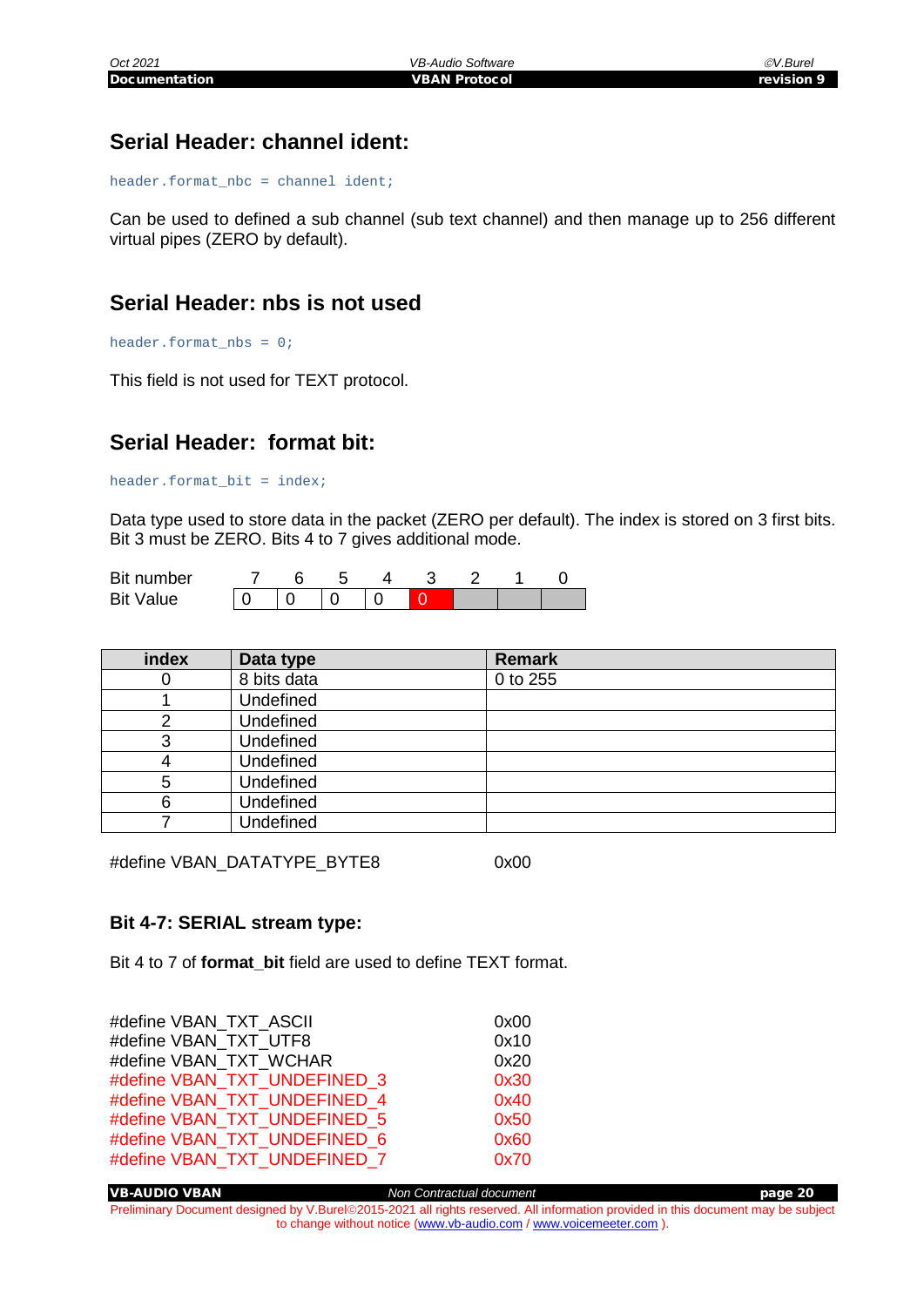| Oct 2021                                                                                                                                                                                                                                                   | <b>VB-Audio Software</b>                                                 | ©V.Burel   |
|------------------------------------------------------------------------------------------------------------------------------------------------------------------------------------------------------------------------------------------------------------|--------------------------------------------------------------------------|------------|
| <b>Documentation</b>                                                                                                                                                                                                                                       | <b>VBAN Protocol</b>                                                     | revision 9 |
| #define VBAN_TXT_UNDEFINED 8<br>#define VBAN_TXT_UNDEFINED 9<br>#define VBAN TXT UNDEFINED 10<br>#define VBAN_TXT_UNDEFINED 11<br>#define VBAN_TXT_UNDEFINED 12<br>#define VBAN_TXT_UNDEFINED 13<br>#define VBAN_TXT_UNDEFINED 14<br>#define VBAN TXT USER | 0x80<br>0x90<br>0xA0<br>0xB0<br>0xC0<br>0xD0<br>0xE0<br>0xF <sub>0</sub> |            |

#### <span id="page-20-0"></span>**Header: Stream Name:**

header.streamname = szName;

The stream name, containing up to 16 ASCII char, is made to identify the stream. This name can be possibly defined by user.

An incoming VBAN stream must be identified by its name (and possibly by its IP from). For TEXT Stream, it's up to the receiver to identify the stream strictly with IP and name or just by name… It can be interesting to be able to manage VBAN TEXT stream by its name only, because allowing multi remotes system (the ability for the receiver to be controlled by multiple devices, sending different textual commands).

#### <span id="page-20-1"></span>**Header: Frame Counter**

header.nuFrame =  $i++i$ 

This unsigned 32bits value is there to give a simple frame stamp. For each packet sent in the same stream, just increase this number. This is made for the client application (receiver) to detect possible problem: missing frame, double frame, bad frame order etc…

#### <span id="page-20-2"></span>**Implementation Details**

Voicemeeter or MacroButtons application use 256000 kbps UTF8 TEXT to manage Command stream (without multi packet management): a single complete TEXT Message must be less than 1436 BYTES.

HEADER: 'V', 'B', 'A', 'N', 0x52, 0x00, 0x00, 0x10, "Command1", …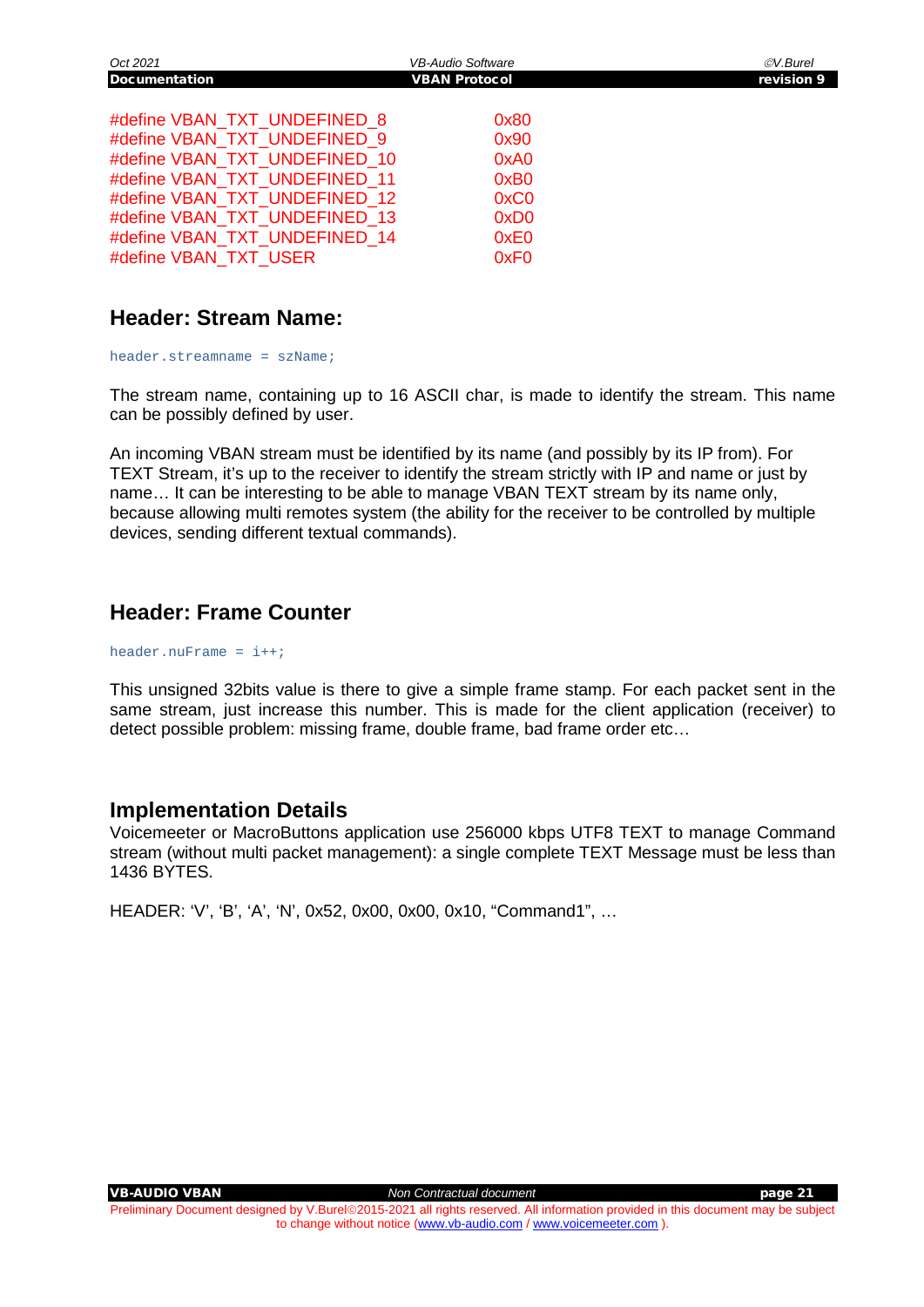## VBAN SUB PROTOCOL **SERVICE**

**This section is preliminary specification partially implemented**

VB-AUDIO VBAN *Non Contractual document* page 22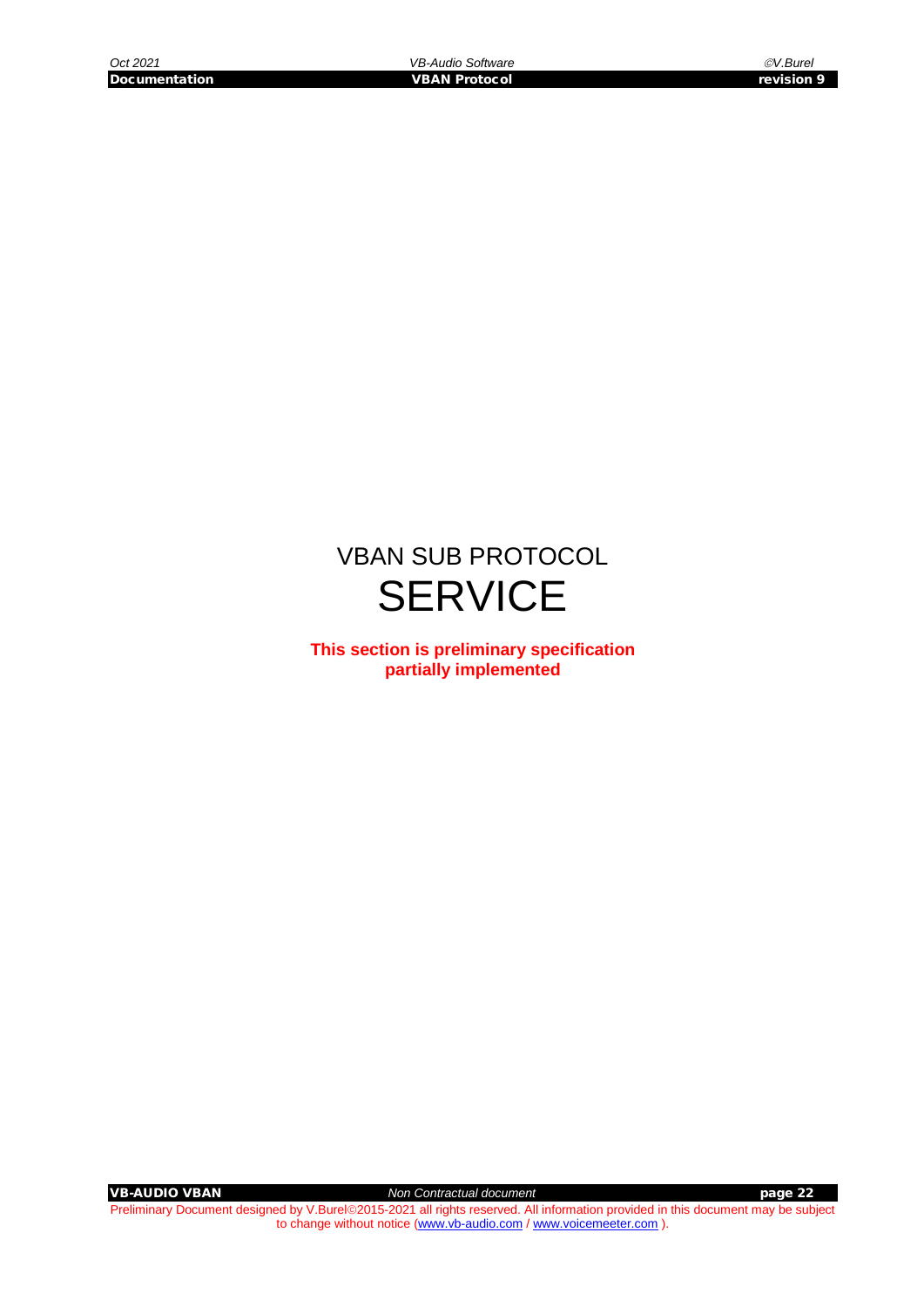## <span id="page-22-0"></span>**VBAN sub protocol: SERVICE**

VBAN Packet header can be used to send service request. For example a specific PING packet to identify VBAN device on the network:

#define VBAN\_PROTOCOL\_SERVICE 0x60

Some members of the header are consequently used in different way to describe the SERIAL stream.

#### **Composition of the VBAN 28 Bytes header for Service packet:**

| FOURC::              |        | в |                                                         | N. | 4 bytes header                           |  |  |  |  |  |
|----------------------|--------|---|---------------------------------------------------------|----|------------------------------------------|--|--|--|--|--|
| sub protocol:        |        |   | 5 bits unused, 3 bits for sub protocol selection (011). |    |                                          |  |  |  |  |  |
| function:            |        |   | 8 bits field to define the service type.                |    |                                          |  |  |  |  |  |
| Service:             |        |   | 8 bits field to define the service function.            |    |                                          |  |  |  |  |  |
| Additional info      |        |   | Must be zero.                                           |    |                                          |  |  |  |  |  |
| Stream Name::        | String |   |                                                         |    | 16 char name (ASCII)                     |  |  |  |  |  |
| <b>Frame Counter</b> |        |   |                                                         |    | 32 bits unsigned integer growing counter |  |  |  |  |  |

#### <span id="page-22-1"></span>**Service Header:**

#### header.format\_SR = x60;

This field gives only the sub protocol SERVICE (0x60) on 3 last bit (5 first bits must be ZERO).

| <b>Bit</b><br>number |  |  |  |  |
|----------------------|--|--|--|--|
| Bit<br>Value         |  |  |  |  |

### <span id="page-22-2"></span>**Service Header: service type:**

header.format  $nbc =$  service type;

This field is used to define up to 256 different services. The first one is the IDENTIFICATION  $s$ ervice =  $0$ .

| #define VBAN SERVICE IDENTIFICATION   |    |
|---------------------------------------|----|
| #define VBAN SERVICE CHATUTF8         |    |
| #define VBAN SERVICE RTPACKETREGISTER | 32 |
| #define VBAN SERVICE RTPACKET         | 33 |

#### <span id="page-22-3"></span>**Service Header: service function**

header.format nbs = function;

This field is used to define 128 different functions per service and bit 7 is used to indicate that the request is a reply.

Bit number 7 6 5 4 3 2 1 0

VB-AUDIO VBAN *Non Contractual document* page 23 Preliminary Document designed by V.Burel@2015-2021 all rights reserved. All information provided in this document may be subject to change without notice [\(www.vb-audio.com](http://www.vb-audio.com/) [/ www.voicemeeter.com](http://www.voicemeeter.com/) ).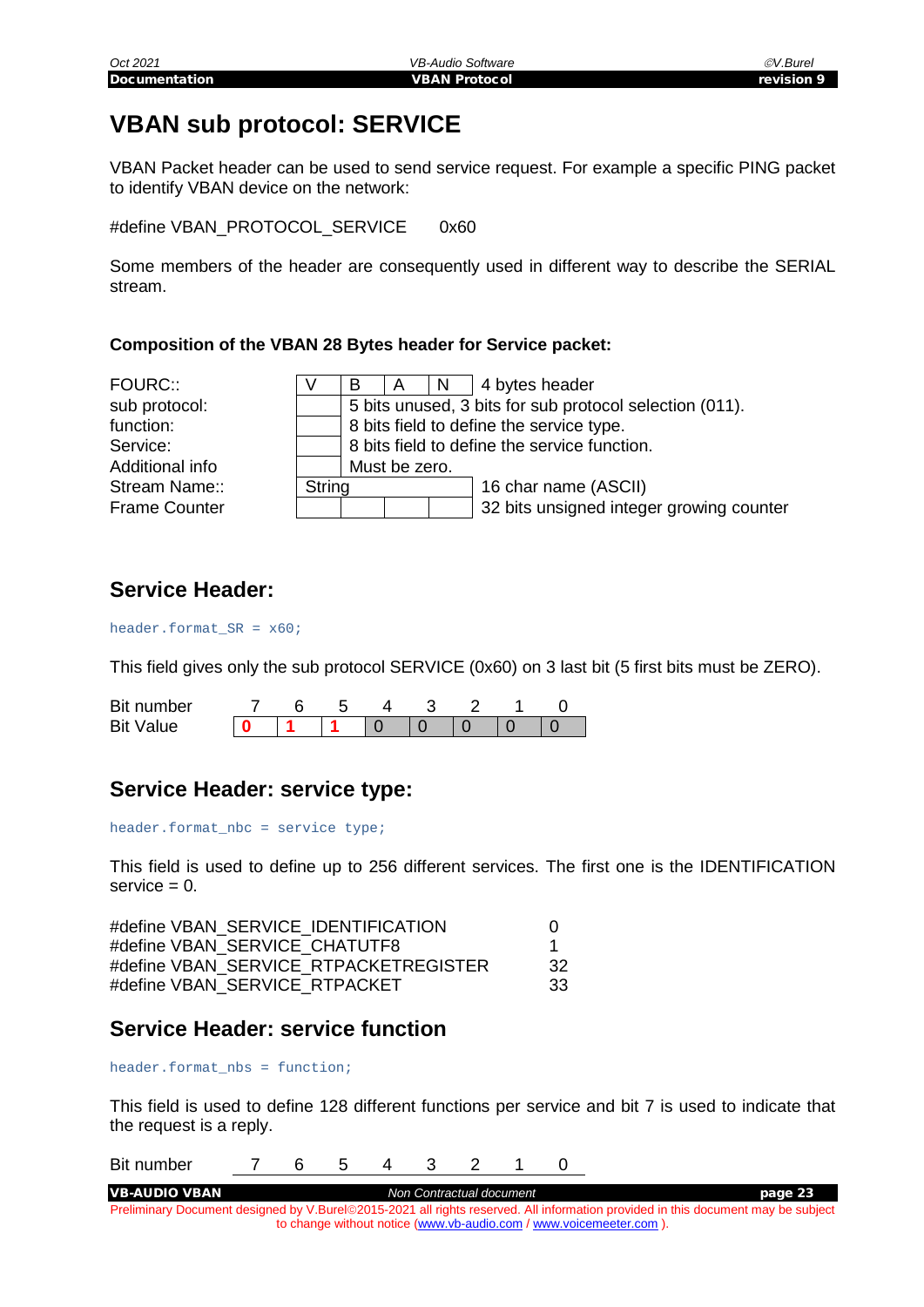| Oct 2021                        |  |  |  | <b>VB-Audio Software</b> |  |      |  |  | ©V.Burel   |  |  |
|---------------------------------|--|--|--|--------------------------|--|------|--|--|------------|--|--|
| <b>Documentation</b>            |  |  |  | <b>VBAN Protocol</b>     |  |      |  |  | revision 9 |  |  |
| <b>Bit Value</b>                |  |  |  |                          |  |      |  |  |            |  |  |
| #define VBAN SERVICE FNCT PING0 |  |  |  |                          |  | 0    |  |  |            |  |  |
| #define VBAN_SERVICE_FNCT_REPLY |  |  |  |                          |  | 0x80 |  |  |            |  |  |

#### <span id="page-23-0"></span>**Service Header: format bit:**

#### header.format  $bit = 0$ ;

Can be used according service type (otherwise must be ZERO)

#### <span id="page-23-1"></span>**Service Header: Stream Name:**

header.streamname = szName;

The stream name, is not used and can optionally be used to label the service function. e.g: VBAN SPOT PING.

#### <span id="page-23-2"></span>**Service Header: Frame Counter / request ident.**

header.nuFrame = i++;

This unsigned 32bits value must be a growing number to give a unique ident to the service request. This frame number will be used for the reply to identify the transaction (REQUEST - REPLY). In other word, the reply will have to use the same frame number of the request to let the server associates the received request to the right sent request.

For some service type, this counter can be used for extra information.

Preliminary Document designed by V.Burel@2015-2021 all rights reserved. All information provided in this document may be subject to change without notice [\(www.vb-audio.com](http://www.vb-audio.com/) [/ www.voicemeeter.com](http://www.voicemeeter.com/) ).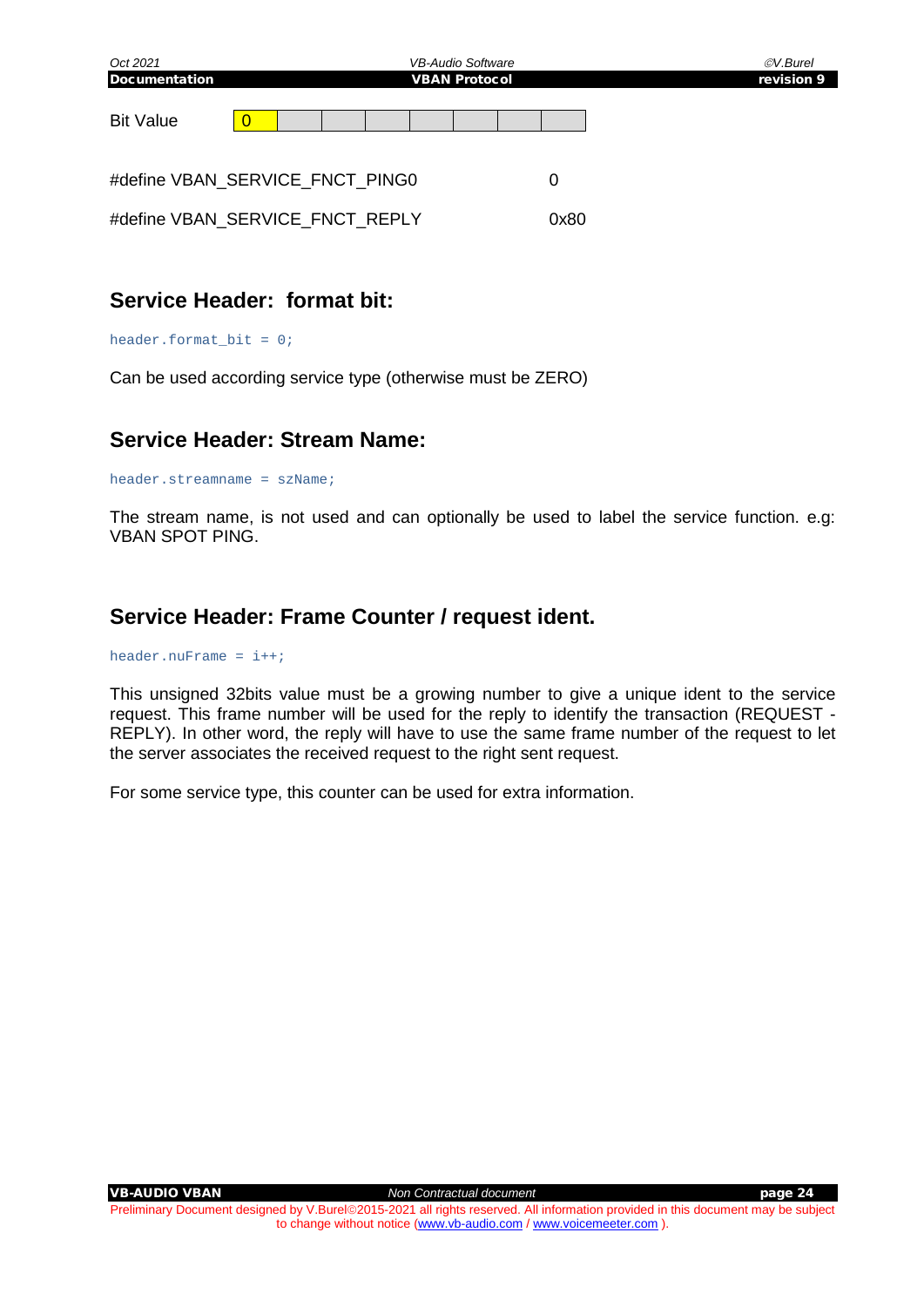## <span id="page-24-0"></span>**VBAN PING0 DATA STRUCTURE**

#### #ifdef \_WINDOWS

{

#pragma pack(1)

```
 struct tagVBAN_PING0
```

```
 VBT_DWORD bitType; /* VBAN device type*/
\begin{tabular}{llllll} \texttt{VBT\_DWORD} & \texttt{bitfeature}; & \texttt{ /* VBAN bit feature */} \\ \texttt{VBT\_DWORD} & \texttt{bitfeatureEx}; & \texttt{ /* VBAN extra bit feat} \\ \end{tabular}VBT_DWORD bitfeatureEx; /* VBAN extra bit feature */<br>VBT DWORD PreferedRate; /* VBAN Preferred sample rat
VBT_DWORD PreferedRate; <br> /* VBAN Preferred sample rate */<br> VBT DWORD MinRate; <br> /* VBAN Min sample<br>rate supported
                                                         /* VBAN Min samplerate supported */
                                                         /* VBAN Max Samplerate supported */<br>/* user color RGB(r,g,b) */
VBT_DWORD MaxRate;<br>
VBT_DWORD color_rgb;<br>
VBT_BYTE nVersion[4];
                                                         /* App version 4 bytes number */
char GPS_Position[8]; /* Device position */<br>char USER Position[8]; /* Device position de
char U = -1 - 1 - 1 (Sexternal space)<br>char USER_Position[8]; /* Device position defined by a user process */<br>char LangCode_ascii[8]; /* main language used by user FR, EN, etc..*/
char LangCode_ascii[8]; /* main language used by user FR, EN, etc..*/<br>char reserved_ascii[8]; /* unused : must be ZERO*/
                                                            \prime* unused : must be ZERO*/
char reservedEx[64]; /* unused : must be ZERO*/<br>char reservedEx2[36]; /* unused : must be ZERO*/
                                                          \prime* unused : must be ZERO*/
char DeviceName_ascii[64]; /* Device Name (physical device) */<br>char ManufacturerName ascii[64]; /* Manufacturer Name */
char ManufacturerName_ascii[64]; /* Manufacturer Name */<br>
char ApplicationName ascii[64]; /* Application Name */
char ApplicationName_ascii[64]; /* Application Name */<br>char reservedlong ascii[64]; /* unused must be zero */
char reservedlong_ascii[64]; /* unused must<br>char UserName_utf8[128]; /* User Name */
char UserName_utf8[128];<br>char UserComment utf8[128];
                                                                    char User Comment/ Mood/ Remark/ message */
```

```
 };
```
#pragma pack()

#### #endif

```
#if defined(__APPLE__) || defined(__ANDROID__)
```

```
 struct tagVBAN_PING0
\sim \sim \sim \simuint32_t bitType; <br>uint32_t bitfeature; <br>/* VBAN bit feature *
           uint32_t bitfeature; /* VBAN bit feature */<br>uint32_t bitfeatureEx; /* VBAN extra bit feat
           uint32_t bitfeatureEx; /* VBAN extra bit feature */<br>uint32_t PreferedRate; /* VBAN Preferred sample rate
           uint32<sub>_t</sub> PreferedRate; \frac{1}{4} VBAN Preferred sample rate */<br>uint32 t MinRate; \frac{1}{4} VBAN Min samplerate supported
           uint32_t MinRate; <br>uint32_t MaxRate; /* VBAN Max Samplerate supported */
           uint32_t MaxRate; /* VBAN Max Samplerate supported */<br>uint32_t reserved; /* reserved, must be zero */<br>uint8_t nVersion[4]; /* App version 4 bytes number */
           uint32_t reserved; /* reserved, must be zero */<br>uint8 t nVersion[4]; /* App version 4 bytes numbe
                                                               /* App version 4 bytes number */
           char GPS_Position[8]; /* Device position */<br>char USER Position[8]; /* Device position de
           char USER_Position[8]; /* Device position defined by a user process */<br>char LangCode_ascii[8]; /* main language used by user FR, EN, etc..*/
 char LangCode_ascii[8]; /* main language used by user FR, EN, etc..*/
 char reserved_ascii[8]; /* unused : must be ZERO*/
           char reservedEx[64]; \frac{1}{2} /* unused : must be ZERO*/<br>char reservedEx2[36]; \frac{1}{2} /* unused : must be ZERO*/
                                                                  4 * unused : must be ZERO*/
           char DeviceName_ascii[64]; /* Device Name (physical device) */<br>char ManufacturerName ascii[64]; /* Manufacturer Name */
           char ManufacturerName_ascii[64]; /* Manufacturer Name */<br>
char ApplicationName ascii[64]; /* Application Name */
           char ApplicationName_ascii[64]; /* Application Name */<br>
char reservedlong_ascii[64]; /* unused must be zero */
           char reservedlong_ascii[64]; /* unused must<br>char UserName_utf8[128]; /* User Name */
           char UserName_utf8[128];<br>char UserComment_utf8[128];
                                                                       /* User Comment/ Mood/ Remark/ message */
     } attribute ((packed));
```

```
#endif
```
Preliminary Document designed by V.Burel@2015-2021 all rights reserved. All information provided in this document may be subject to change without notice [\(www.vb-audio.com](http://www.vb-audio.com/) [/ www.voicemeeter.com](http://www.voicemeeter.com/) ).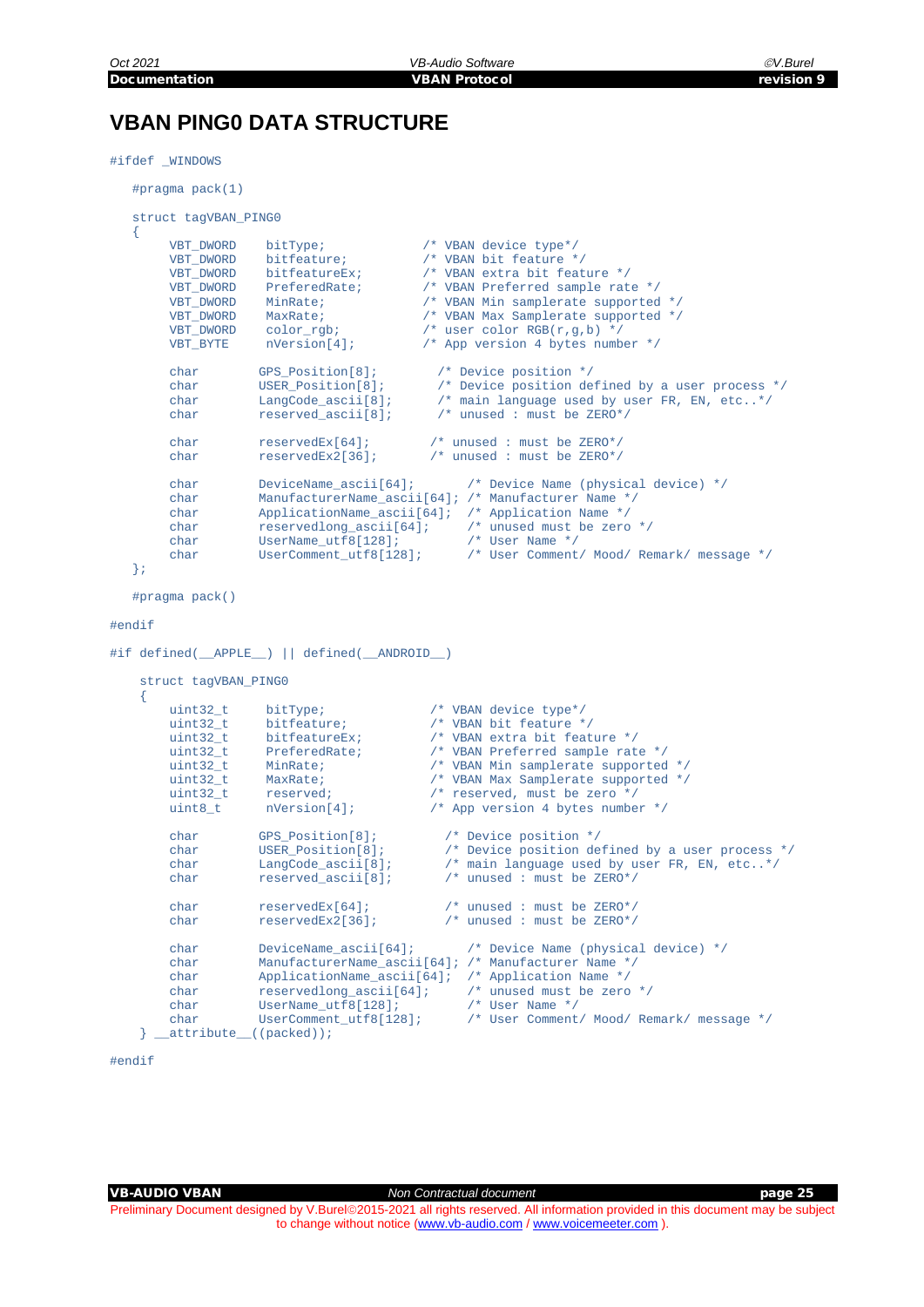*Oct 2021 VB-Audio Software V.Burel*

#### Application type

| streams) | #define VBANPING TYPE RECEPTOR<br>#define VBANPING TYPE TRANSMITTER<br>#define VBANPING TYPE RECEPTORSPOT                              |                                                                   | $0x00000001$ // Simple receptor<br>0x00000002 // Simple Transmitter<br>0x00000004 // SPOT receptor (able to receive several |
|----------|----------------------------------------------------------------------------------------------------------------------------------------|-------------------------------------------------------------------|-----------------------------------------------------------------------------------------------------------------------------|
| streams) | #define VBANPING TYPE TRANSMITTERSPOT                                                                                                  |                                                                   | 0x00000008 // SPOT transmitter (able to send several                                                                        |
|          | #define VBANPING TYPE VIRTUALDEVICE<br>#define VBANPING TYPE VIRTUALMIXER<br>#define VBANPING TYPE MATRIX<br>#define VBANPING TYPE DAW | $0 \times 00000010$<br>$0 \times 00000040$<br>$0 \times 00000080$ | // Virtual Device<br>0x00000020 // Virtual Mixer<br>MATRIX<br>Workstation<br>$\frac{1}{2}$                                  |
|          | #define VBANPING TYPE SERVER                                                                                                           | $0 \times 01000000$                                               | <b>VBAN SERVER</b>                                                                                                          |

#### Features (supported sub protocol)

| #define VBANPING FEATURE AUDIO<br>#define VBANPING FEATURE AOIP  | 0x00000001<br>0x00000002          |
|------------------------------------------------------------------|-----------------------------------|
| #define VBANPING FEATURE VOIP                                    | 0x00000004                        |
| #define VBANPING FEATURE SERIAL<br>#define VBANPING FEATURE MIDI | $0 \times 00000100$<br>0x00000300 |
| #define VBANPING FEATURE FRAME                                   | 0x00001000                        |

#define VBANPING\_FEATURE\_TXT 0x00010000

VB-AUDIO VBAN *Non Contractual document* page 26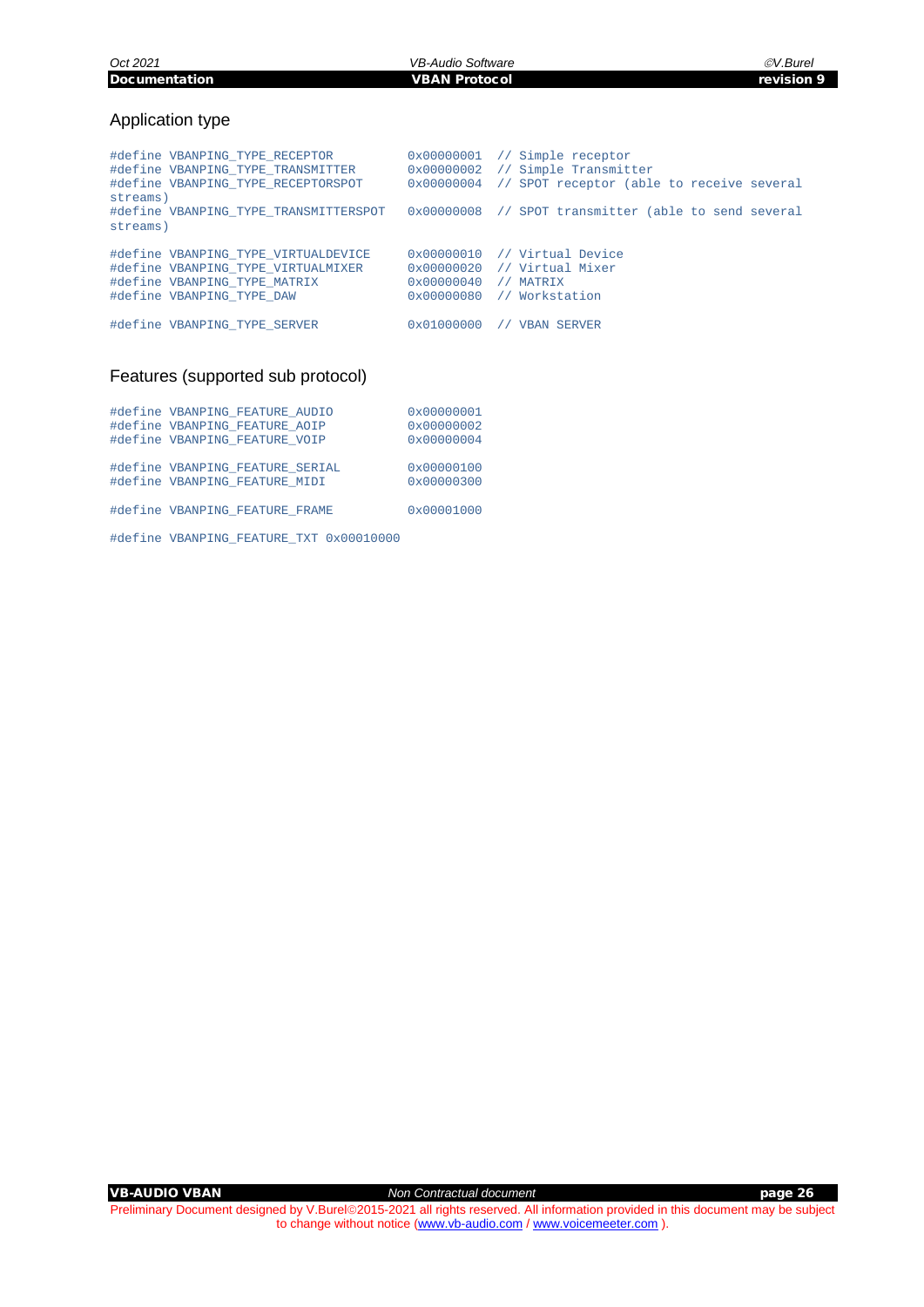## <span id="page-26-0"></span>**RT-Packet Service**

VBAN RT-Packet can be implemented in some server applications (like Voicemeeter) to broadcast periodically current parameters or states and any real time value (e.g. peak meter value). Client application just has to register to the service, in order to receive RT-Packet for a given period (time out). Client Application will have to register periodically according the wanted time out (for example every 10 seconds if the time out is set to 11 seconds).

RT Packet frequency and Data Structure are pending on the server Application and packet identifier. Meaning a server application can provide several RT-Packet having different frequency period (basically from 100Hz to 0.1Hz).

### <span id="page-26-1"></span>**Request to register to RT packet service:**

| FOURC::              |               | В                                                            | $\overline{A}$ | N               | 4 bytes header                           |  |  |
|----------------------|---------------|--------------------------------------------------------------|----------------|-----------------|------------------------------------------|--|--|
| sub protocol:        |               |                                                              |                | 0x60 (SERVICE). |                                          |  |  |
| Function:            |               | $0 =$ register to RT packet service ID (0-127).              |                |                 |                                          |  |  |
| Service:             |               | 32 = VBAN SERVICE RTPACKETREGISTER.                          |                |                 |                                          |  |  |
| Additional info      |               | $0 - 255$ = Time out in second (to stop RT packet broadcast) |                |                 |                                          |  |  |
| Stream Name::        | <b>String</b> |                                                              |                |                 | unused (ASCII) user define               |  |  |
| <b>Frame Counter</b> |               |                                                              |                |                 | 32 bits unsigned integer growing counter |  |  |
|                      |               |                                                              |                |                 |                                          |  |  |
| Packet ID List       |               |                                                              | .              |                 | list of requested RT packets (0 to 127). |  |  |

With this RT-Packet Service, a server application can provide up to 128 different packets. A client application can register to receive only the wanted packet, for example packet ID 0 and packet ID 5, while another application could request for the packet ID 2. If the Packet ID List is not specified, all RT-Packets will be sent to the client.

Reply will give the code error in the Additional info field:

header.format\_bit = reply;

- 0 : no RT packet service (could mean the packet ID is not existing).
- 1 : RT packet service registered
- 2 : RT packet service busy (no more slot).

## <span id="page-26-2"></span>**RT packets:**

| <b>FOURC::</b>          |        | В                                   | A               | <sup>N</sup>              | 4 bytes header                            |
|-------------------------|--------|-------------------------------------|-----------------|---------------------------|-------------------------------------------|
| sub protocol:           |        |                                     | 0x60 (SERVICE). |                           |                                           |
| Function:               |        | $0 = RT$ packet service ID (0-127). |                 |                           |                                           |
| Service:                |        |                                     |                 |                           | 33 = VBAN_SERVICE_RTPACKET.               |
| Additional info         |        | O                                   |                 |                           |                                           |
| Stream Name::           | String |                                     |                 | Can contain a packet name |                                           |
| <b>Frame Counter</b>    |        |                                     |                 |                           | 32 bits unsigned integer growing counter. |
|                         |        |                                     |                 |                           |                                           |
| <b>RT Packet Data::</b> |        | 1 to 1436 Bytes                     |                 |                           | Pending on server application.            |

The RT Packet Data Structure is pending on the server application specification and packet ID List description.

VB-AUDIO VBAN *Non Contractual document* page 27 Preliminary Document designed by V.Burel@2015-2021 all rights reserved. All information provided in this document may be subject to change without notice [\(www.vb-audio.com](http://www.vb-audio.com/) [/ www.voicemeeter.com](http://www.voicemeeter.com/) ).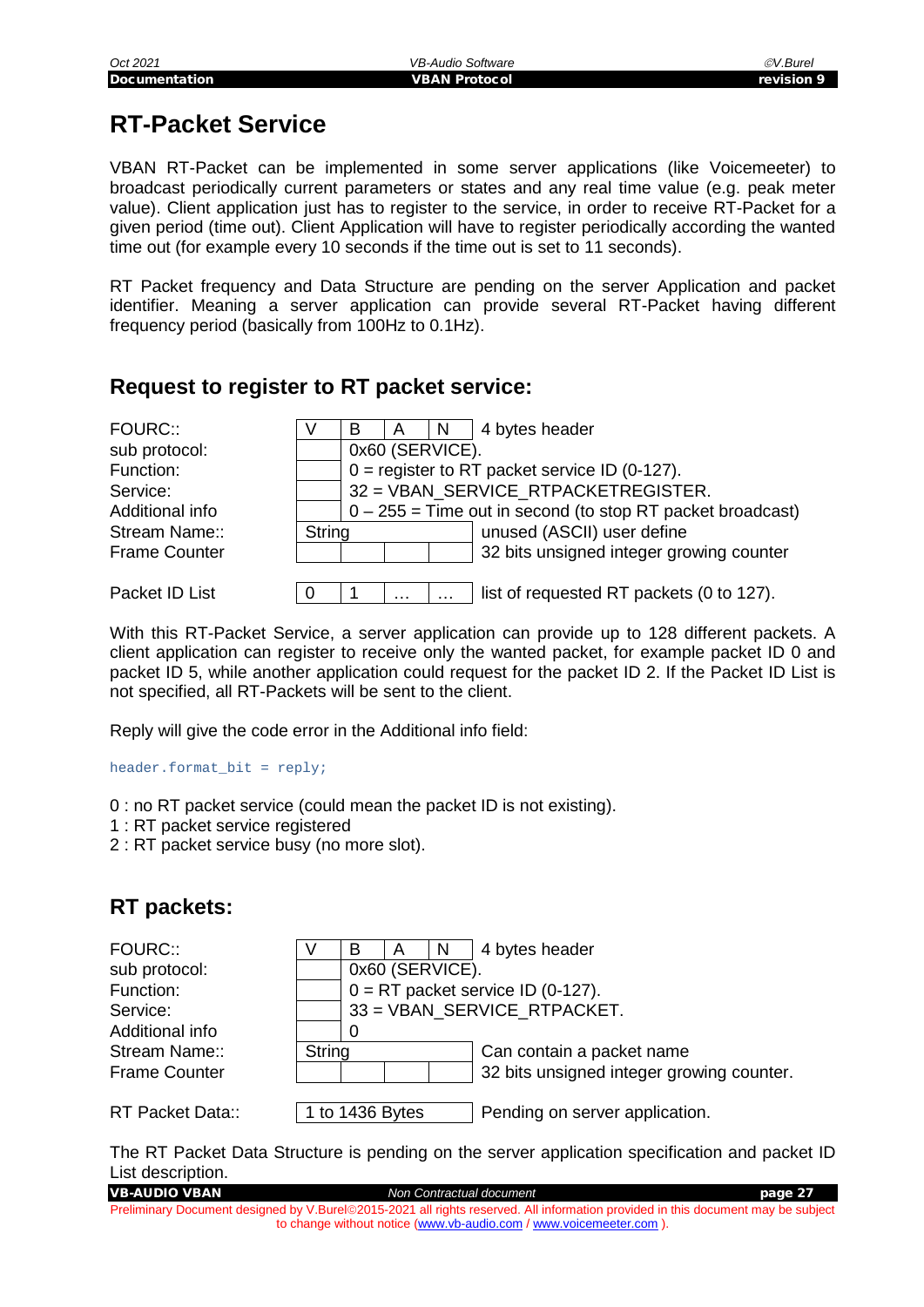#### <span id="page-27-0"></span>**Implementation Details**

For example the VM-Streamer View Application is sending the RTPACKETREGISTER request every 10 seconds to subscribe the RT-Packet service for 15 seconds. Packet ID List is optional since it requires a single packet (the packet 0).

HEADER: 'V', 'B', 'A', 'N', 0x60, 0x00, 0x20, 0x0F, "Register RTP", 0

After Registration to the RT-Packet service, you can expect to receive periodically the RT-Packet starting by this header:

HEADER: 'V', 'B', 'A', 'N', 0x60, 0x00, 0x21, 0x00, "Voicemeeter RTP", …

The data structure behind is pending on server application and RT-Packet Identifier of course. For Voicemeeter, see RT-Packet Structure in VoicemeeterRemote.h

VB-AUDIO VBAN *Non Contractual document* page 28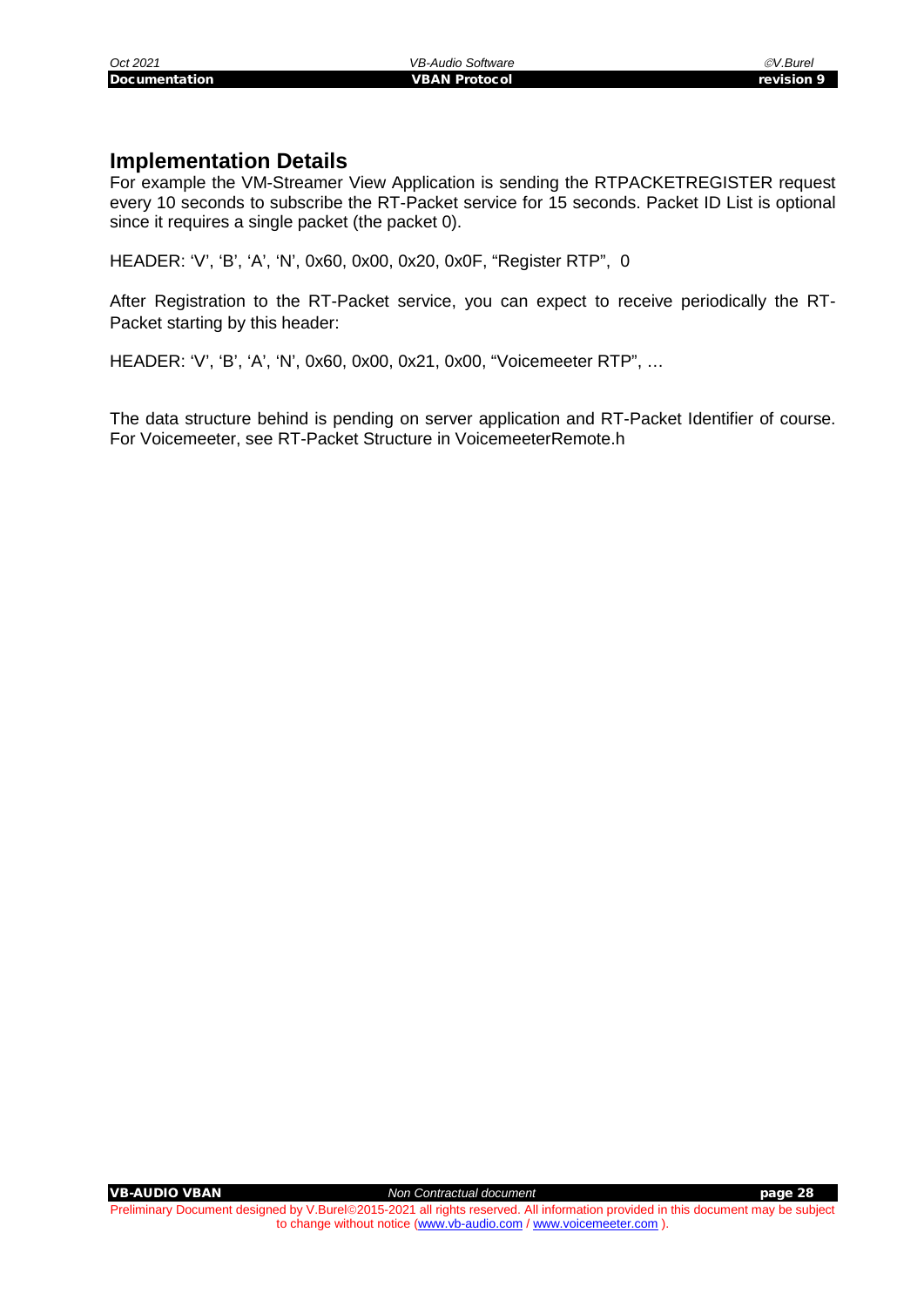## AOIP AUDIO OVER IP

VB-AUDIO VBAN *Non Contractual document* page 29